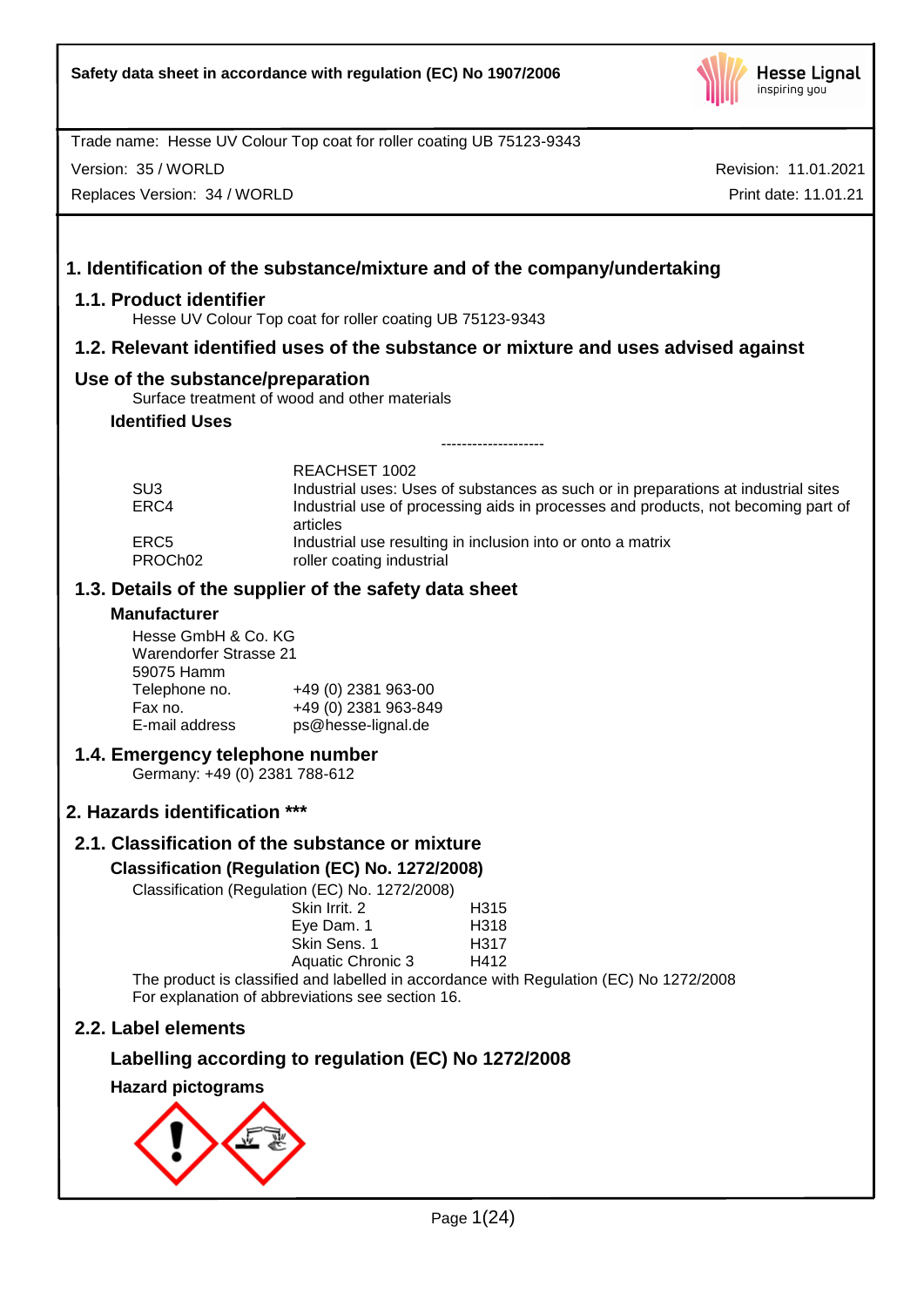

| Trade name: Hesse UV Colour Top coat for roller coating UB 75123-9343           |                                                      |                                                                                            |         |    |                                                                            |                                                                                   |
|---------------------------------------------------------------------------------|------------------------------------------------------|--------------------------------------------------------------------------------------------|---------|----|----------------------------------------------------------------------------|-----------------------------------------------------------------------------------|
| Version: 35 / WORLD                                                             |                                                      |                                                                                            |         |    |                                                                            | Revision: 11.01.2021                                                              |
| Replaces Version: 34 / WORLD                                                    |                                                      |                                                                                            |         |    |                                                                            | Print date: 11.01.21                                                              |
|                                                                                 |                                                      |                                                                                            |         |    |                                                                            |                                                                                   |
| <b>Signal word</b>                                                              |                                                      |                                                                                            |         |    |                                                                            |                                                                                   |
| Danger                                                                          |                                                      |                                                                                            |         |    |                                                                            |                                                                                   |
| <b>Hazard statements</b>                                                        |                                                      |                                                                                            |         |    |                                                                            |                                                                                   |
| H <sub>315</sub>                                                                | Causes skin irritation.                              |                                                                                            |         |    |                                                                            |                                                                                   |
| H318                                                                            | Causes serious eye damage.                           |                                                                                            |         |    |                                                                            |                                                                                   |
| H317                                                                            |                                                      | May cause an allergic skin reaction.<br>Harmful to aquatic life with long lasting effects. |         |    |                                                                            |                                                                                   |
| H412                                                                            |                                                      |                                                                                            |         |    |                                                                            |                                                                                   |
| <b>Precautionary statements</b>                                                 |                                                      |                                                                                            |         |    |                                                                            |                                                                                   |
| P <sub>261</sub>                                                                | Avoid breathing dust/fume/gas/mist/vapours/spray.    |                                                                                            |         |    |                                                                            |                                                                                   |
| P264.1                                                                          | Wash hands thoroughly after handling.                |                                                                                            |         |    |                                                                            |                                                                                   |
| P273                                                                            | Avoid release to the environment.                    |                                                                                            |         |    |                                                                            |                                                                                   |
| P280<br>P305+P351+P338                                                          |                                                      |                                                                                            |         |    | Wear protective gloves/protective clothing/eye protection/face protection. | IF IN EYES: Rinse cautiously with water for several minutes. Remove contact       |
|                                                                                 | lenses, if present and easy to do. Continue rinsing. |                                                                                            |         |    |                                                                            |                                                                                   |
| P308+P313                                                                       |                                                      |                                                                                            |         |    | IF exposed or concerned: Get medical advice/attention.                     |                                                                                   |
| Hazardous component(s) to be indicated on label (Regulation (EC) No. 1272/2008) |                                                      |                                                                                            |         |    |                                                                            |                                                                                   |
| contains ***                                                                    |                                                      |                                                                                            |         |    | oxybis(methyl-2,1-ethanediyl) diacrylate; trimethylolpropane triacrylate,  |                                                                                   |
|                                                                                 |                                                      |                                                                                            |         |    |                                                                            | ethoxylated (3 EO); glycerol, propoxylated, esters with acrylic acid; monoalkylor |
|                                                                                 | monoaryl or monoalkylaryl esters of acrylic acid     |                                                                                            |         |    |                                                                            |                                                                                   |
|                                                                                 |                                                      |                                                                                            |         |    |                                                                            |                                                                                   |
| 3. Composition/information on ingredients                                       |                                                      |                                                                                            |         |    |                                                                            |                                                                                   |
| <b>Hazardous ingredients</b>                                                    |                                                      |                                                                                            |         |    |                                                                            |                                                                                   |
| acrylic resin                                                                   |                                                      |                                                                                            |         |    |                                                                            |                                                                                   |
| Concentration                                                                   | $=$                                                  | 10                                                                                         | $\prec$ | 25 | $\%$                                                                       |                                                                                   |
| Classification (Regulation (EC) No. 1272/2008)                                  |                                                      |                                                                                            |         |    |                                                                            |                                                                                   |
|                                                                                 | Skin Irrit. 2                                        |                                                                                            | H315    |    |                                                                            |                                                                                   |
|                                                                                 | Eye Irrit. 2                                         |                                                                                            | H319    |    |                                                                            |                                                                                   |
|                                                                                 |                                                      |                                                                                            |         |    |                                                                            |                                                                                   |
| polyester acrylate<br>Concentration                                             | $>=$                                                 | 10                                                                                         |         | 25 | $\%$                                                                       |                                                                                   |
| Classification (Regulation (EC) No. 1272/2008)                                  |                                                      |                                                                                            | $\,<\,$ |    |                                                                            |                                                                                   |
|                                                                                 | Eye Irrit. 2                                         |                                                                                            | H319    |    |                                                                            |                                                                                   |
|                                                                                 | Skin Irrit. 2                                        |                                                                                            | H315    |    |                                                                            |                                                                                   |
|                                                                                 |                                                      |                                                                                            |         |    |                                                                            |                                                                                   |
| glycerol, propoxylated, esters with acrylic acid                                |                                                      |                                                                                            |         |    |                                                                            |                                                                                   |
| CAS No.                                                                         | 52408-84-1                                           |                                                                                            |         |    |                                                                            |                                                                                   |
| EINECS no.                                                                      | 500-114-5                                            |                                                                                            |         |    |                                                                            |                                                                                   |
| Registration no.                                                                | 01-2119487948-12                                     |                                                                                            |         |    |                                                                            |                                                                                   |
| Concentration<br>Classification (Regulation (EC) No. 1272/2008)                 | $>=$                                                 | 1                                                                                          | $\,<\,$ | 10 | $\%$                                                                       |                                                                                   |
|                                                                                 | Eye Irrit. 2                                         |                                                                                            | H319    |    |                                                                            |                                                                                   |
|                                                                                 | Skin Sens. 1                                         |                                                                                            | H317    |    |                                                                            |                                                                                   |
|                                                                                 |                                                      |                                                                                            |         |    |                                                                            |                                                                                   |
| trimethylolpropane triacrylate, ethoxylated (3 EO)                              |                                                      |                                                                                            |         |    |                                                                            |                                                                                   |
| CAS No.<br>EINECS no.                                                           | 28961-43-5<br>500-066-5                              |                                                                                            |         |    |                                                                            |                                                                                   |
| Registration no.                                                                | 01-2119489900-30                                     |                                                                                            |         |    |                                                                            |                                                                                   |
| Concentration                                                                   | $>=$                                                 | 1                                                                                          | $\,<\,$ | 10 | $\%$                                                                       |                                                                                   |
| Classification (Regulation (EC) No. 1272/2008)                                  |                                                      |                                                                                            |         |    |                                                                            |                                                                                   |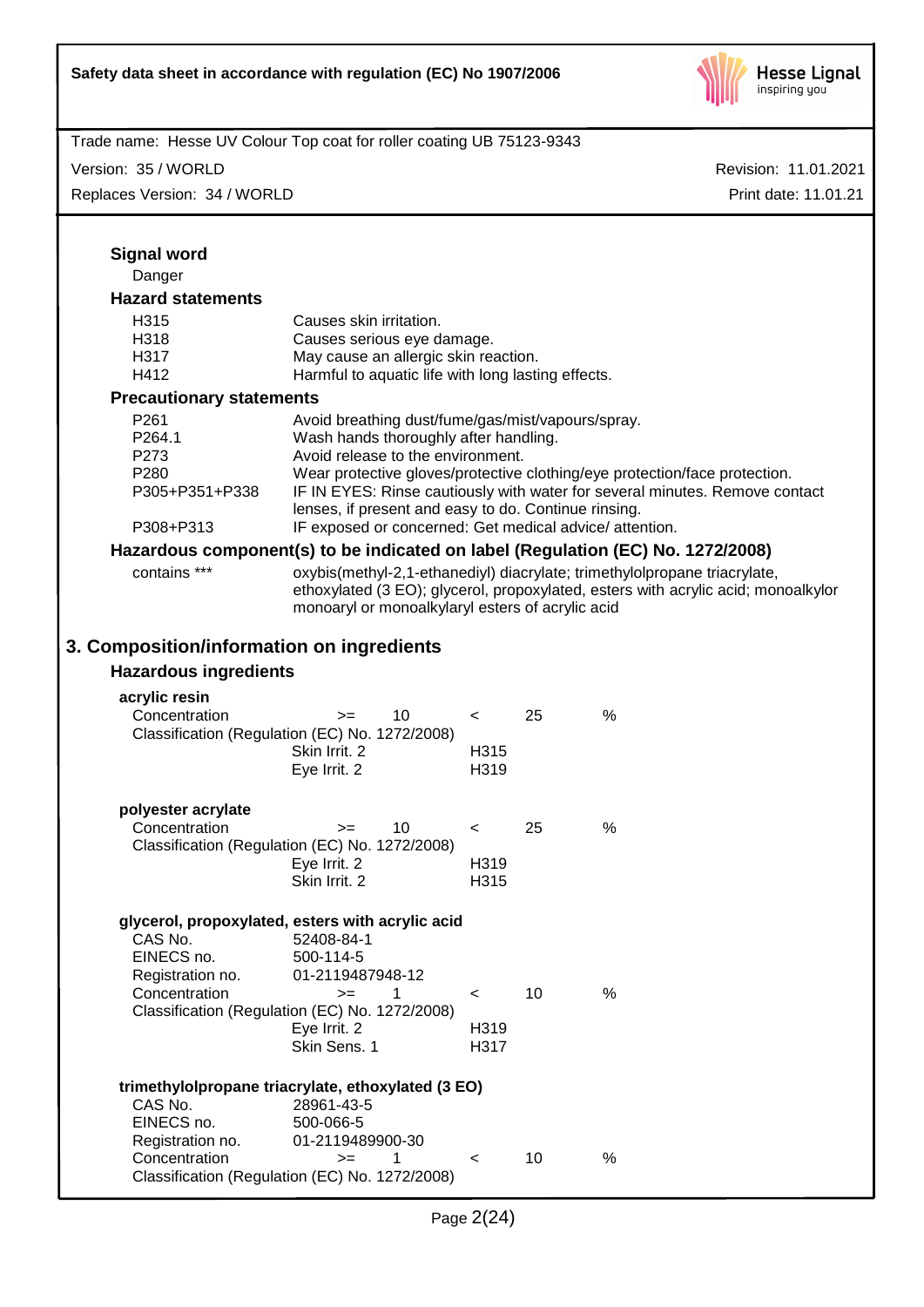| Safety data sheet in accordance with regulation (EC) No 1907/2006     |                                                                           |              |            | <b>Hesse Lignal</b><br>inspiring you |
|-----------------------------------------------------------------------|---------------------------------------------------------------------------|--------------|------------|--------------------------------------|
| Trade name: Hesse UV Colour Top coat for roller coating UB 75123-9343 |                                                                           |              |            |                                      |
| Version: 35 / WORLD                                                   |                                                                           |              |            | Revision: 11.01.2021                 |
| Replaces Version: 34 / WORLD                                          |                                                                           |              |            | Print date: 11.01.21                 |
|                                                                       |                                                                           |              |            |                                      |
|                                                                       | Eye Irrit. 2<br>Skin Sens. 1B                                             | H319<br>H317 |            |                                      |
| oxybis(methyl-2,1-ethanediyl) diacrylate                              |                                                                           |              |            |                                      |
| CAS No.                                                               | 57472-68-1                                                                |              |            |                                      |
| EINECS no.<br>Registration no.                                        | 260-754-3<br>01-2119484629-21                                             |              |            |                                      |
| Concentration                                                         | 3<br>$>=$                                                                 | $\lt$        | 10         | $\%$                                 |
|                                                                       | Classification (Regulation (EC) No. 1272/2008)                            |              |            |                                      |
|                                                                       | Eye Dam. 1<br>Skin Irrit. 2                                               | H318<br>H315 |            |                                      |
|                                                                       | Skin Sens. 1                                                              | H317         |            |                                      |
|                                                                       |                                                                           |              |            |                                      |
| CAS No.                                                               | monoalkylor monoaryl or monoalkylaryl esters of acrylic acid<br>2156-97-0 |              |            |                                      |
| EINECS no.                                                            | 218-463-4                                                                 |              |            |                                      |
| Registration no.                                                      | 01-2119976296-23                                                          |              |            |                                      |
| Concentration                                                         | 3<br>$=$                                                                  | $\prec$      | 10         | %                                    |
|                                                                       | Classification (Regulation (EC) No. 1272/2008)<br>Eye Irrit. 2            | H319         |            |                                      |
|                                                                       | STOT SE 3                                                                 | H335         |            | Respiratory tract                    |
|                                                                       | Skin Irrit. 2                                                             | H315         |            |                                      |
|                                                                       | <b>Aquatic Chronic 2</b><br>Skin Sens. 1                                  | H411<br>H317 |            |                                      |
|                                                                       |                                                                           |              |            |                                      |
|                                                                       | Concentration limits (Regulation (EC) No. 1272/2008)<br>STOT SE 3<br>H335 |              | $>= 10 \%$ |                                      |
| methyl benzoylformate<br>CAS No.                                      | 15206-55-0                                                                |              |            |                                      |
| EINECS no.                                                            | 239-263-3                                                                 |              |            |                                      |
| Registration no.                                                      | 01-2120101338-67                                                          |              |            |                                      |
| Concentration                                                         | $>=$<br>1<br>Classification (Regulation (EC) No. 1272/2008)               | $\prec$      | 10         | %                                    |
|                                                                       | Skin Sens. 1                                                              | H317         |            |                                      |
|                                                                       |                                                                           |              |            |                                      |
| trimethylolpropane triacrylate                                        |                                                                           |              |            |                                      |
| CAS No.<br>EINECS no.                                                 | 15625-89-5<br>239-701-3                                                   |              |            |                                      |
| Registration no.                                                      | 01-2119489896-11                                                          |              |            |                                      |
| Concentration                                                         | 1<br>$>=$                                                                 | $\prec$      | 3          | $\frac{0}{0}$                        |
|                                                                       | Classification (Regulation (EC) No. 1272/2008)                            |              |            |                                      |
|                                                                       | Eye Irrit. 2<br>Skin Irrit. 2                                             | H319<br>H315 |            |                                      |
|                                                                       | Skin Sens. 1                                                              | H317         |            |                                      |
|                                                                       | Aquatic Acute 1                                                           | H400         |            |                                      |
|                                                                       | <b>Aquatic Chronic 1</b>                                                  | H410         |            |                                      |
| 2-methoxy-1-methylethyl acetate                                       |                                                                           |              |            |                                      |
| CAS No.                                                               | 108-65-6                                                                  |              |            |                                      |
| EINECS no.<br>Registration no.                                        | 203-603-9<br>01-2119475791-29                                             |              |            |                                      |
| Concentration                                                         | 1<br>$>=$                                                                 | $\,<\,$      | 10         | %                                    |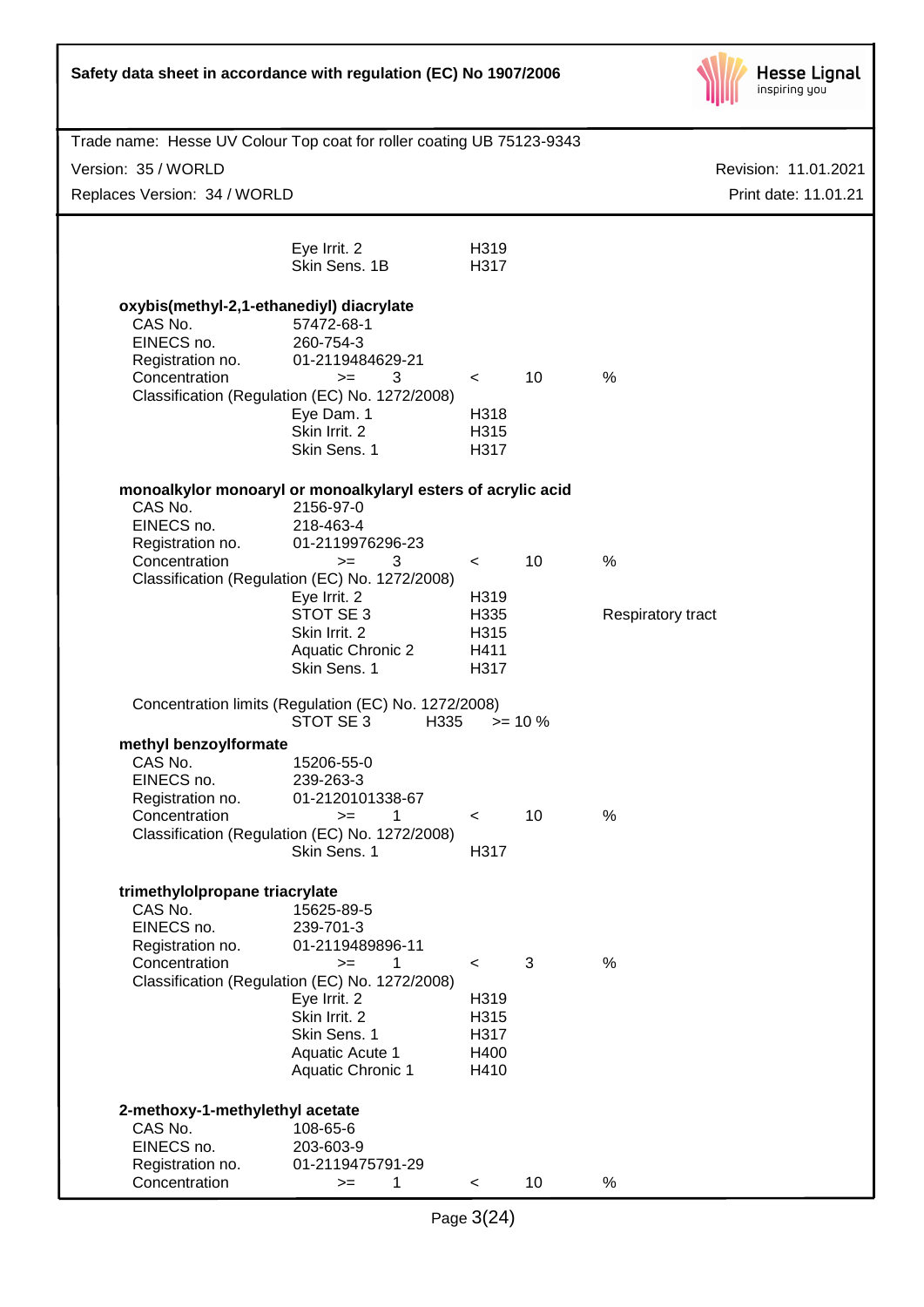| Safety data sheet in accordance with regulation (EC) No 1907/2006                             |                                                                                                                                                                                                                                                                   |                                                 |                  | <b>Hesse Lignal</b><br>inspiring you                                                                                                                                                                            |
|-----------------------------------------------------------------------------------------------|-------------------------------------------------------------------------------------------------------------------------------------------------------------------------------------------------------------------------------------------------------------------|-------------------------------------------------|------------------|-----------------------------------------------------------------------------------------------------------------------------------------------------------------------------------------------------------------|
| Trade name: Hesse UV Colour Top coat for roller coating UB 75123-9343                         |                                                                                                                                                                                                                                                                   |                                                 |                  |                                                                                                                                                                                                                 |
| Version: 35 / WORLD                                                                           |                                                                                                                                                                                                                                                                   |                                                 |                  | Revision: 11.01.2021                                                                                                                                                                                            |
| Replaces Version: 34 / WORLD                                                                  |                                                                                                                                                                                                                                                                   |                                                 |                  | Print date: 11.01.21                                                                                                                                                                                            |
|                                                                                               | Classification (Regulation (EC) No. 1272/2008)<br>Flam. Liq. 3<br>STOT SE 3                                                                                                                                                                                       | H <sub>226</sub><br>H336                        |                  |                                                                                                                                                                                                                 |
| 2,2'-oxydiethyl diacrylate<br>CAS No.<br>EINECS no.<br>Concentration                          | 4074-88-8<br>223-791-6<br>$\mathbf{1}$<br>$>=$<br>Classification (Regulation (EC) No. 1272/2008)<br>Acute Tox. 3<br>Acute Tox. 4<br>Eye Irrit. 2<br>Skin Irrit. 2<br>Skin Sens. 1<br>Concentration limits (Regulation (EC) No. 1272/2008)<br>Skin Sens. 1<br>H317 | $\prec$<br>H311<br>H302<br>H319<br>H315<br>H317 | 10<br>$>= 0.2 %$ | $\%$<br>Route of exposure: Dermal<br>exposure<br>Route of exposure: Oral exposure                                                                                                                               |
| 4. First aid measures<br>4.1. Description of first aid measures<br><b>General information</b> |                                                                                                                                                                                                                                                                   |                                                 |                  | In case of accidental skin or eye contact, avoid exposure to ultra-violet light. In all cases of doubt, or<br>when symptoms persist, seek medical attention. If unconscious place in recovery position and seek |

## **After inhalation**

In case of accident by inhalation: remove casualty to fresh air and keep at rest. Keep warm, calm and covered up. In all cases of doubt, or when symptoms persist, seek medical attention.

#### **After skin contact**

Wash off immediately with soap and water. Do NOT use solvents or thinners. Consult a doctor if skin irritation persists.

#### **After eye contact**

Remove contact lenses, irrigate copiously with clean, fresh water, holding the eyelids apart for at least 10 minutes and seek immediate medical advice. Take medical treatment.

#### **After ingestion**

Do not induce vomiting. Take medical treatment.

#### **4.2. Most important symptoms and effects, both acute and delayed**

Symptoms and signs include headache, dizziness, fatigue, muscular weakness, drowsiness and in extreme cases, loss of consciousness.

# **4.3. Indication of any immediate medical attention and special treatment needed Hints for the physician / treatment**

Treat symptomatically.

#### **5. Firefighting measures**

## **5.1. Extinguishing media**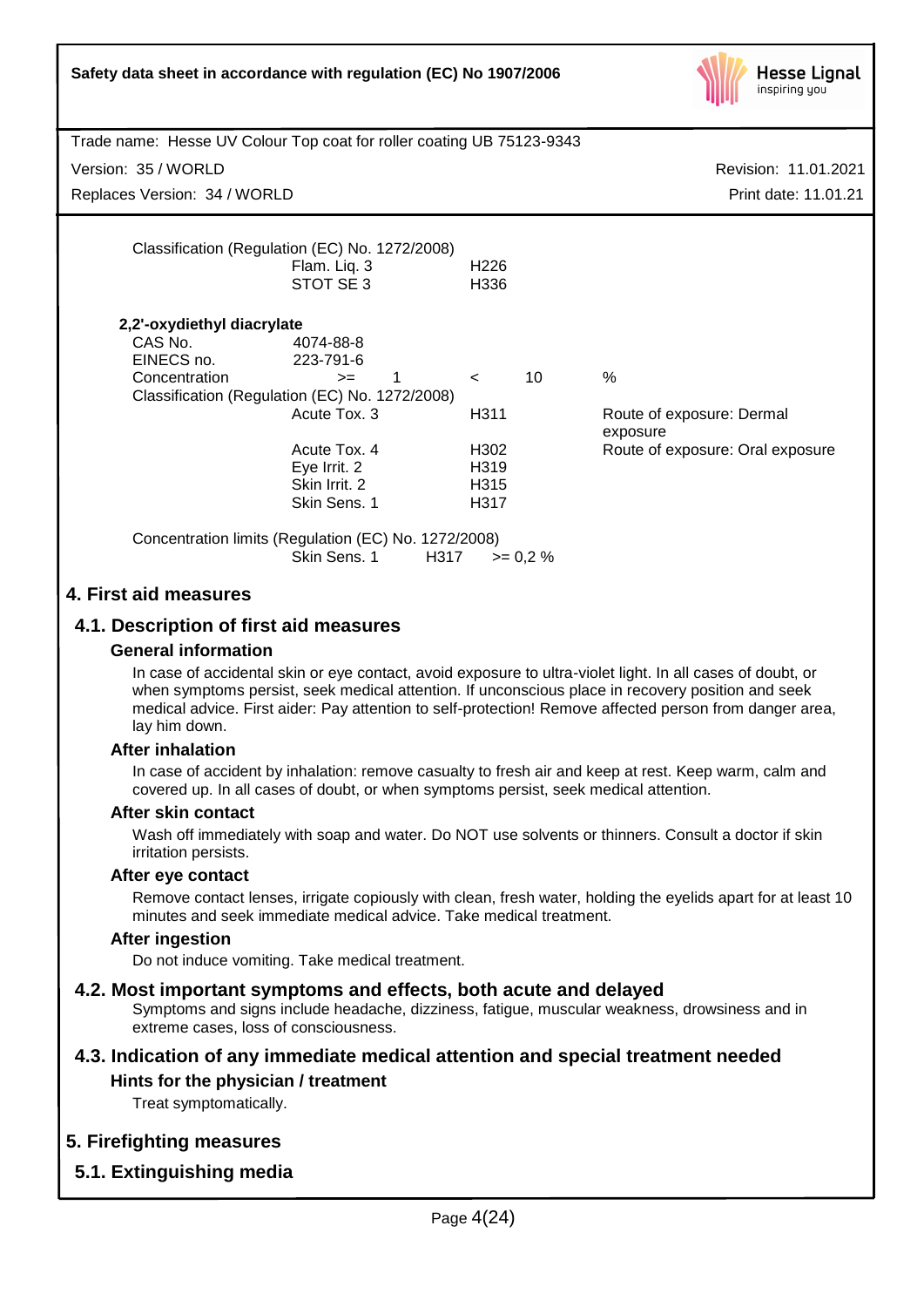

Version: 35 / WORLD

Replaces Version: 34 / WORLD

Revision: 11.01.2021 Print date: 11.01.21

## **Suitable extinguishing media**

Recommended: alcohol resistant foam, CO2, powders, water spray/mist

#### **Non suitable extinguishing media**

Do not use a solid water stream as it may scatter and spread fire.

#### **5.2. Special hazards arising from the substance or mixture**

Fire will produce dense black smoke. In a fire, hazardous decomposition products may be produced. Exposure to decomposition products may cause a health hazard. Vapours can form an explosive mixture with air.

## **5.3. Advice for firefighters**

## **Special protective equipment for fire-fighting**

In case of combustion evolution of dangerous gases possible. Use self-contained breathing apparatus.

#### **Other information**

Do not allow run-off from fire fighting to enter drains or water courses. Cool closed containers exposed to fire with water. Standard procedure for chemical fires.

## **6. Accidental release measures**

# **6.1. Personal precautions, protective equipment and emergency procedures**

Eliminate all ignition sources if safe to do so. Ensure adequate ventilation. Do not inhale vapours. Do not inhale gases. Do not inhale mist.

## **6.2. Environmental precautions**

Do not allow to enter drains or waterways. Do not allow to enter soil, waterways or waste water canal. In case of gas escape or of entry into waterways, soil or drains, inform the responsible authorities.

## **6.3. Methods and material for containment and cleaning up**

Contain and collect spillage with non-combustible absorbent materials, e.g. sand, earth, vermiculite, diatomaceous earth and place in container for disposal according to local regulations (see section 13). Clean contaminated floors and objects thoroughly with water and detergents, observing environmental regulations. Do NOT use solvents or thinners. Send in suitable containers for recovery or disposal.

## **6.4. Reference to other sections**

Refer to protective measures listed in Sections 7 and 8.

# **7. Handling and storage**

# **7.1. Precautions for safe handling**

## **Advice on safe handling**

Prevent the creation of flammable or explosive concentrations of vapour in air and avoid vapour concentration higher than the occupational exposure limits. Keep container tightly closed and dry in a cool, well-ventilated place. Use only with adequate ventilation/personal protection. Ensure adequate ventilation. Provide for sufficient ventilation. This can be achieved by local exhaust or general exhaust air collection. Wear a suitable respirator if the ventilation is not sufficient to keep the solvent vapour concentration below the occupational limit values. Avoid contact with skin and eyes. Avoid inhalation of vapour and spray mist. Do no eat, drink or smoke when using this product. Use personal protective clothing. For personal protection see Section 8.

## **Advice on protection against fire and explosion**

Vapours can form an explosive mixture with air. Vapours are heavier than air and may spread along floors. Take measures to prevent the build up of electrostatic charge. Fight fire with normal precautions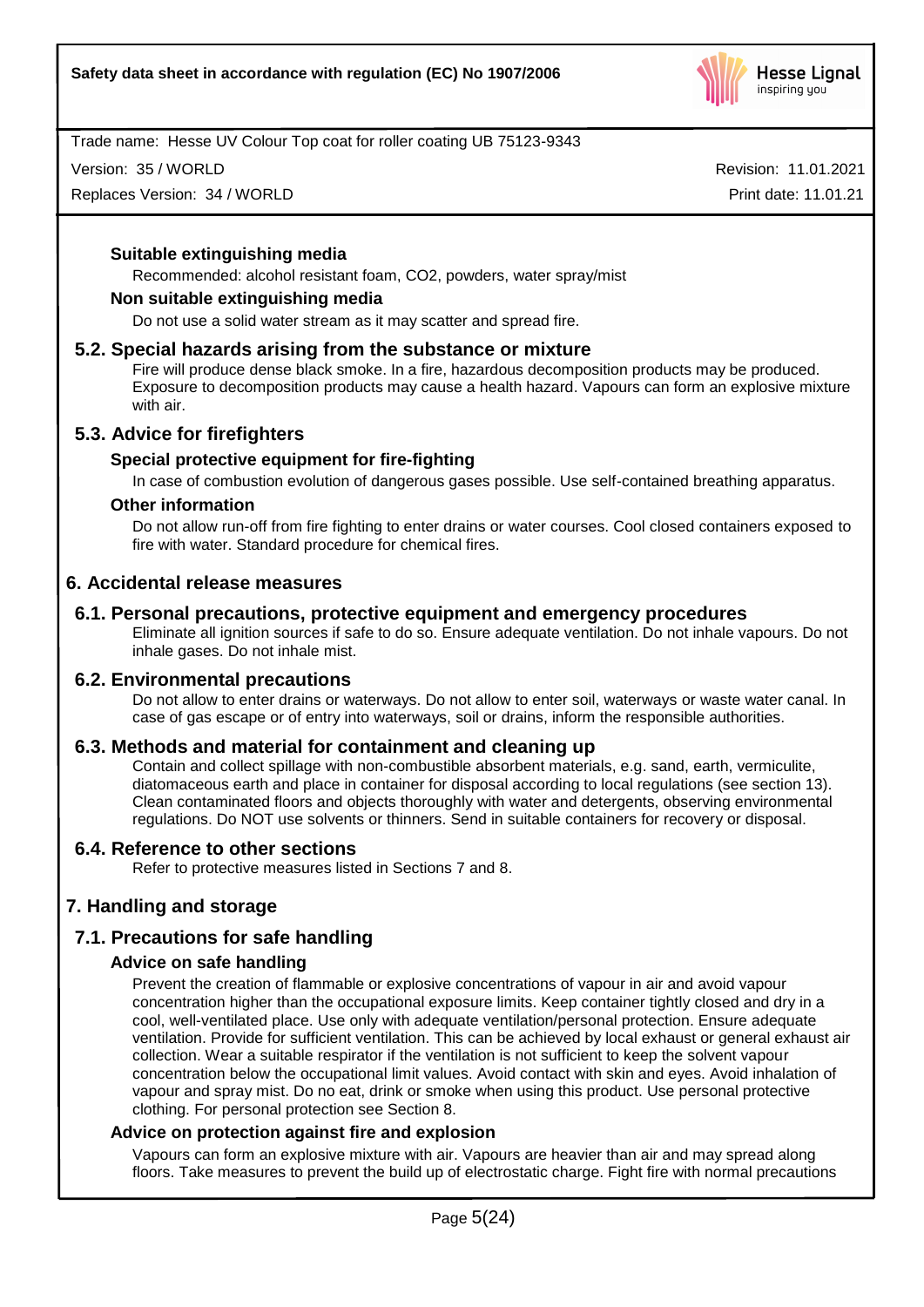

Version: 35 / WORLD

Replaces Version: 34 / WORLD

Revision: 11.01.2021 Print date: 11.01.21

from a reasonable distance.

# **7.2. Conditions for safe storage, including any incompatibilities**

## **Requirements for storage rooms and vessels**

Provide solvent-resistant and impermeable floor. Keep only in the original container in a cool, well ventilated place. Containers which are opened must be carefully resealed and kept upright to prevent leakage.

## **Hints on storage assembly**

Store away from oxidising agents, from strongly alkaline and strongly acid materials.

#### **Storage classes**

Storage class according to TRGS 510 10 Flammable liquids

# **Further information on storage conditions**

Protect from frost. Protect from heat and direct sunlight. Keep away from sources of ignition - No smoking. Store in accordance with the particular national regulations.

# **7.3. Specific end use(s)**

See exposure scenario, if available.

# **8. Exposure controls/personal protection**

# **8.1. Control parameters**

-

# **Other information**

# **Derived No/Minimal Effect Levels (DNEL/DMEL)**

#### **2-methoxy-1-methylethyl acetate**

| Type of value<br>Reference group<br>Duration of exposure<br>Route of exposure<br>Mode of action<br>Concentration | Derived No Effect Level (DNEL)<br>Workers (professional)<br>Long-term<br>inhalative<br>Systemic effects<br>275        | mg/m <sup>3</sup> |
|------------------------------------------------------------------------------------------------------------------|-----------------------------------------------------------------------------------------------------------------------|-------------------|
| Type of value<br>Reference group<br>Duration of exposure<br>Route of exposure<br>Mode of action<br>Concentration | Derived No Effect Level (DNEL)<br>Workers (professional)<br>Long-term<br>Dermal exposure<br>Systemic effects<br>153,5 | mg/kg/d           |
| Type of value<br>Reference group<br>Duration of exposure<br>Route of exposure<br>Mode of action<br>Concentration | Derived No Effect Level (DNEL)<br>Consumer<br>Long-term<br>Oral exposure<br>Systemic effects<br>1,67                  | mg/kg/d           |
| Type of value<br>Reference group<br>Duration of exposure<br>Route of exposure                                    | Derived No Effect Level (DNEL)<br>Consumer<br>Long-term<br>inhalative                                                 |                   |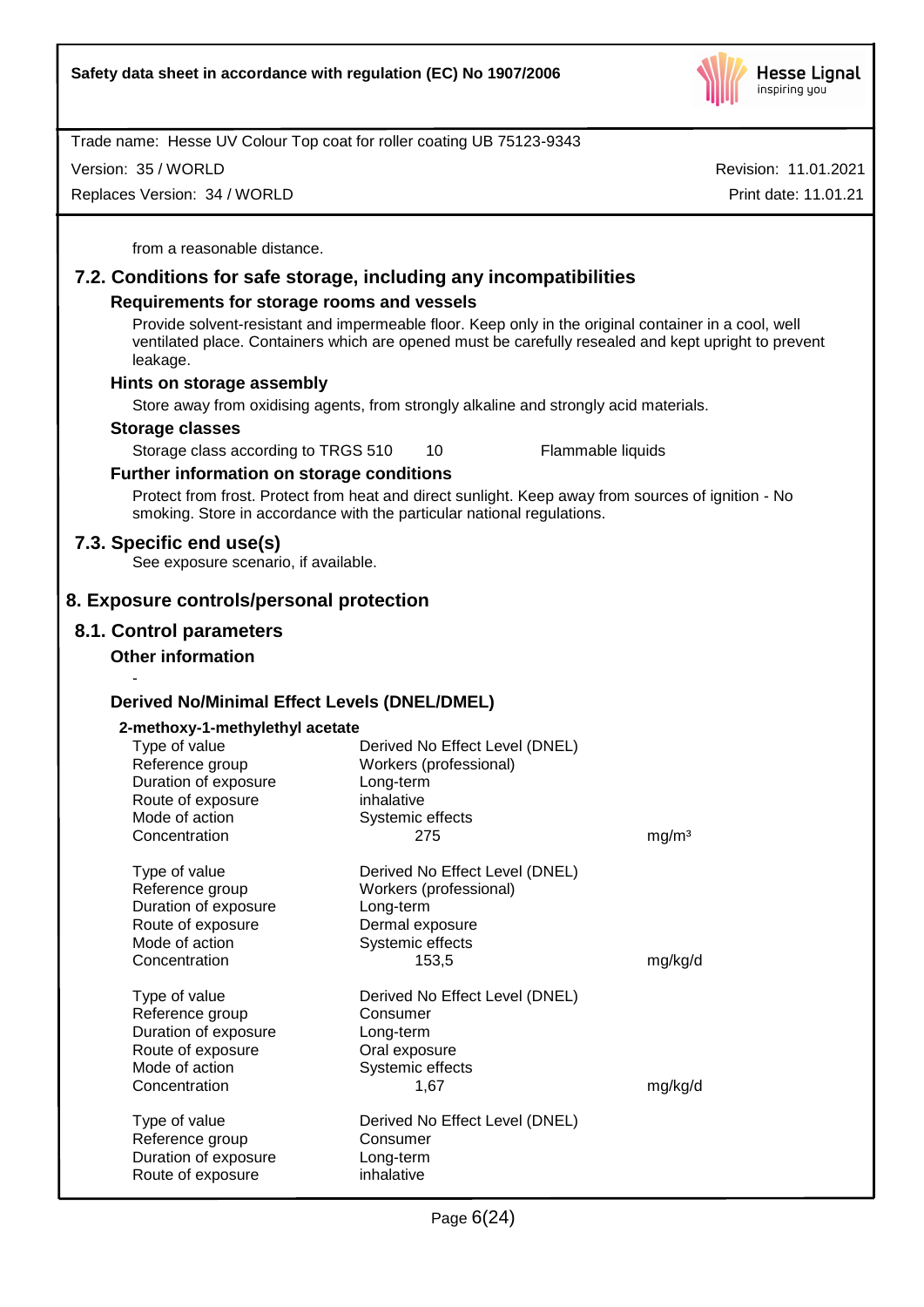

| Version: 35 / WORLD                                |                                | Revision: 11.01.2021 |
|----------------------------------------------------|--------------------------------|----------------------|
| Replaces Version: 34 / WORLD                       |                                | Print date: 11.01.21 |
| Mode of action                                     | Systemic effects               |                      |
| Concentration                                      | 33                             | mg/m <sup>3</sup>    |
|                                                    |                                |                      |
| Type of value                                      | Derived No Effect Level (DNEL) |                      |
| Reference group                                    | Consumer                       |                      |
| Duration of exposure                               | Long-term                      |                      |
| Route of exposure                                  | Dermal exposure                |                      |
| Mode of action                                     | Systemic effects               |                      |
| Concentration                                      | 54,8                           | mg/kg                |
| oxybis(methyl-2,1-ethanediyl) diacrylate           |                                |                      |
| Type of value                                      | Derived No Effect Level (DNEL) |                      |
| Reference group                                    | Workers (industrial)           |                      |
| Duration of exposure                               | Long-term                      |                      |
| Route of exposure                                  | Dermal exposure                |                      |
| Mode of action                                     | Systemic effects               |                      |
| Concentration                                      | 2,77                           | mg/kg/d              |
| Type of value                                      | Derived No Effect Level (DNEL) |                      |
| Reference group                                    | Workers (industrial)           |                      |
| Duration of exposure                               | Long-term                      |                      |
| Route of exposure                                  | inhalative                     |                      |
| Mode of action                                     | Systemic effects               |                      |
| Concentration                                      | 24,48                          | mg/m <sup>3</sup>    |
| Type of value                                      | Derived No Effect Level (DNEL) |                      |
| Reference group                                    | Workers (professional)         |                      |
| Duration of exposure                               | Long-term                      |                      |
| Route of exposure                                  | Dermal exposure                |                      |
| Mode of action                                     | Systemic effects               |                      |
| Concentration                                      | 1,66                           | mg/kg/d              |
|                                                    |                                |                      |
| Type of value                                      | Derived No Effect Level (DNEL) |                      |
| Reference group                                    | Workers (professional)         |                      |
| Duration of exposure                               | Long-term                      |                      |
| Route of exposure<br>Mode of action                | inhalative                     |                      |
| Concentration                                      | Systemic effects<br>7,24       | mg/m <sup>3</sup>    |
|                                                    |                                |                      |
| Type of value                                      | Derived No Effect Level (DNEL) |                      |
| Reference group                                    | Workers (professional)         |                      |
| Duration of exposure                               | Long-term                      |                      |
| Route of exposure                                  | Oral exposure                  |                      |
| Mode of action                                     | Systemic effects               |                      |
| Concentration                                      | 2,08                           | mg/kg/d              |
| trimethylolpropane triacrylate, ethoxylated (3 EO) |                                |                      |
| Type of value                                      | Derived No Effect Level (DNEL) |                      |
| Reference group                                    | Consumer                       |                      |
| Duration of exposure                               | Long-term                      |                      |
| Route of exposure                                  | Dermal exposure                |                      |
| Mode of action                                     | Systemic effects               |                      |
| Concentration                                      | 0,5                            | mg/kg/d              |
|                                                    |                                |                      |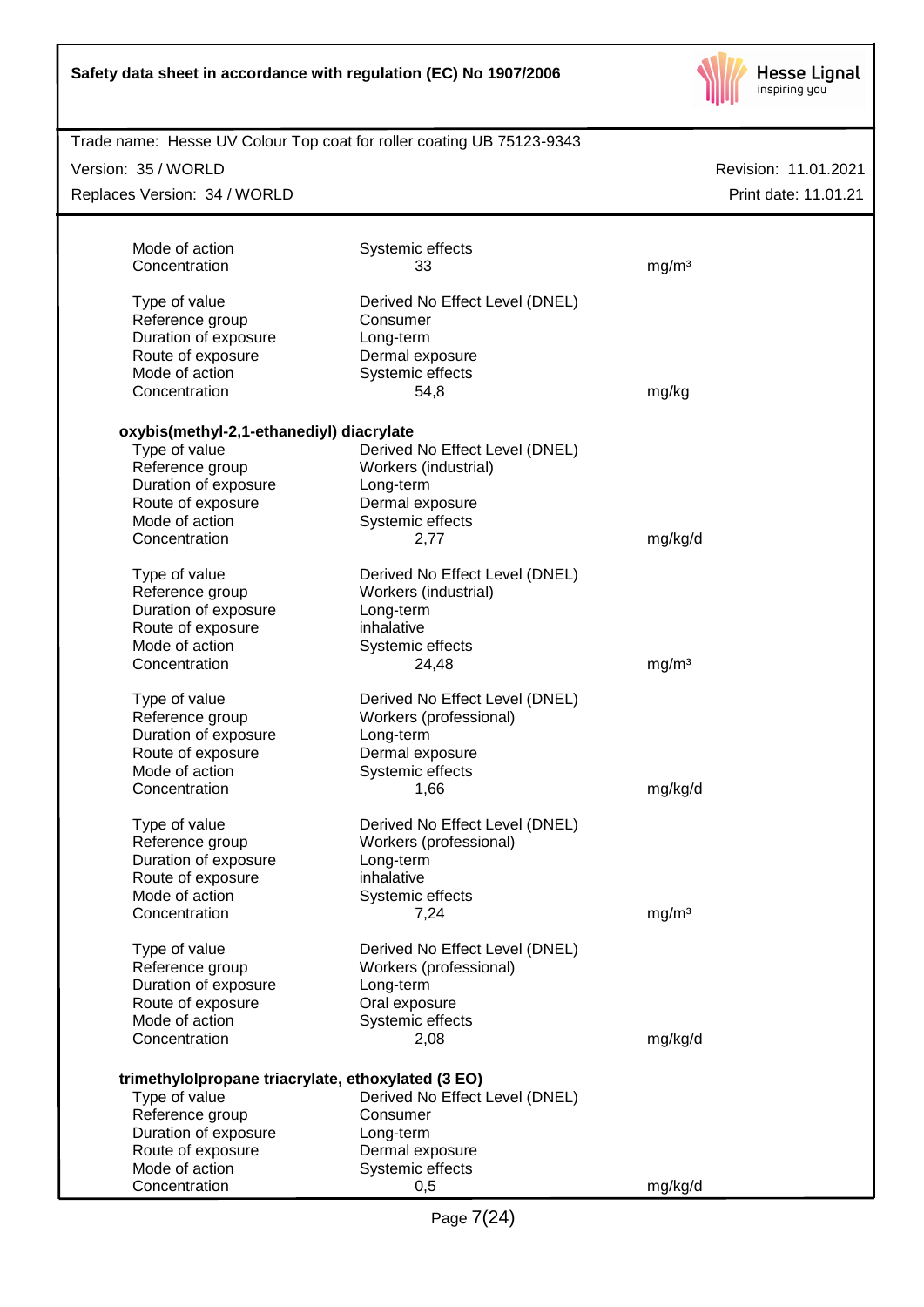

| Trade name: Hesse UV Colour Top coat for roller coating UB 75123-9343 |                                |                      |
|-----------------------------------------------------------------------|--------------------------------|----------------------|
| Version: 35 / WORLD                                                   |                                | Revision: 11.01.2021 |
| Replaces Version: 34 / WORLD                                          |                                | Print date: 11.01.21 |
|                                                                       |                                |                      |
|                                                                       |                                |                      |
| Type of value                                                         | Derived No Effect Level (DNEL) |                      |
| Reference group                                                       | Workers (industrial)           |                      |
| Duration of exposure                                                  | Long-term                      |                      |
| Route of exposure                                                     | Dermal exposure                |                      |
| Mode of action                                                        | Systemic effects               |                      |
| Concentration                                                         | 0,8                            | mg/kg/d              |
|                                                                       |                                |                      |
| Type of value                                                         | Derived No Effect Level (DNEL) |                      |
| Reference group                                                       | Workers (industrial)           |                      |
| Duration of exposure                                                  | Long-term                      |                      |
| Route of exposure                                                     | inhalative                     |                      |
| Mode of action                                                        | Systemic effects               |                      |
| Concentration                                                         | 16,2                           | mg/m <sup>3</sup>    |
|                                                                       |                                |                      |
| Type of value                                                         | Derived No Effect Level (DNEL) |                      |
| Reference group                                                       | Consumer                       |                      |
| Duration of exposure                                                  | Long-term                      |                      |
| Route of exposure                                                     | Dermal exposure                |                      |
| Mode of action                                                        | Systemic effects               |                      |
| Concentration                                                         | 0,48                           | mg/kg/d              |
| Type of value                                                         | Derived No Effect Level (DNEL) |                      |
| Reference group                                                       | Consumer                       |                      |
| Duration of exposure                                                  | Long-term                      |                      |
| Route of exposure                                                     | inhalative                     |                      |
| Mode of action                                                        |                                |                      |
| Concentration                                                         | Systemic effects               |                      |
|                                                                       | 4,9                            | mg/m <sup>3</sup>    |
| Type of value                                                         | Derived No Effect Level (DNEL) |                      |
| Reference group                                                       | Consumer                       |                      |
| Duration of exposure                                                  | Long-term                      |                      |
| Route of exposure                                                     | Oral exposure                  |                      |
| Mode of action                                                        | Systemic effects               |                      |
| Concentration                                                         | 1,39                           | mg/kg/d              |
|                                                                       |                                |                      |
| glycerol, propoxylated, esters with acrylic acid                      |                                |                      |
| Type of value                                                         | Derived No Effect Level (DNEL) |                      |
| Reference group                                                       | Workers (industrial)           |                      |
| Duration of exposure                                                  | Long-term                      |                      |
| Route of exposure                                                     | Dermal exposure                |                      |
| Mode of action                                                        | Systemic effects               |                      |
| Concentration                                                         | 1,92                           | mg/kg/d              |
|                                                                       |                                |                      |
| Type of value                                                         | Derived No Effect Level (DNEL) |                      |
| Reference group                                                       | Workers (industrial)           |                      |
| Duration of exposure                                                  | Long-term                      |                      |
| Route of exposure                                                     | inhalative                     |                      |
| Mode of action                                                        | Systemic effects               |                      |
| Concentration                                                         | 16,2                           | mg/m <sup>3</sup>    |
|                                                                       |                                |                      |
| Type of value                                                         | Derived No Effect Level (DNEL) |                      |
| Reference group                                                       | Consumer                       |                      |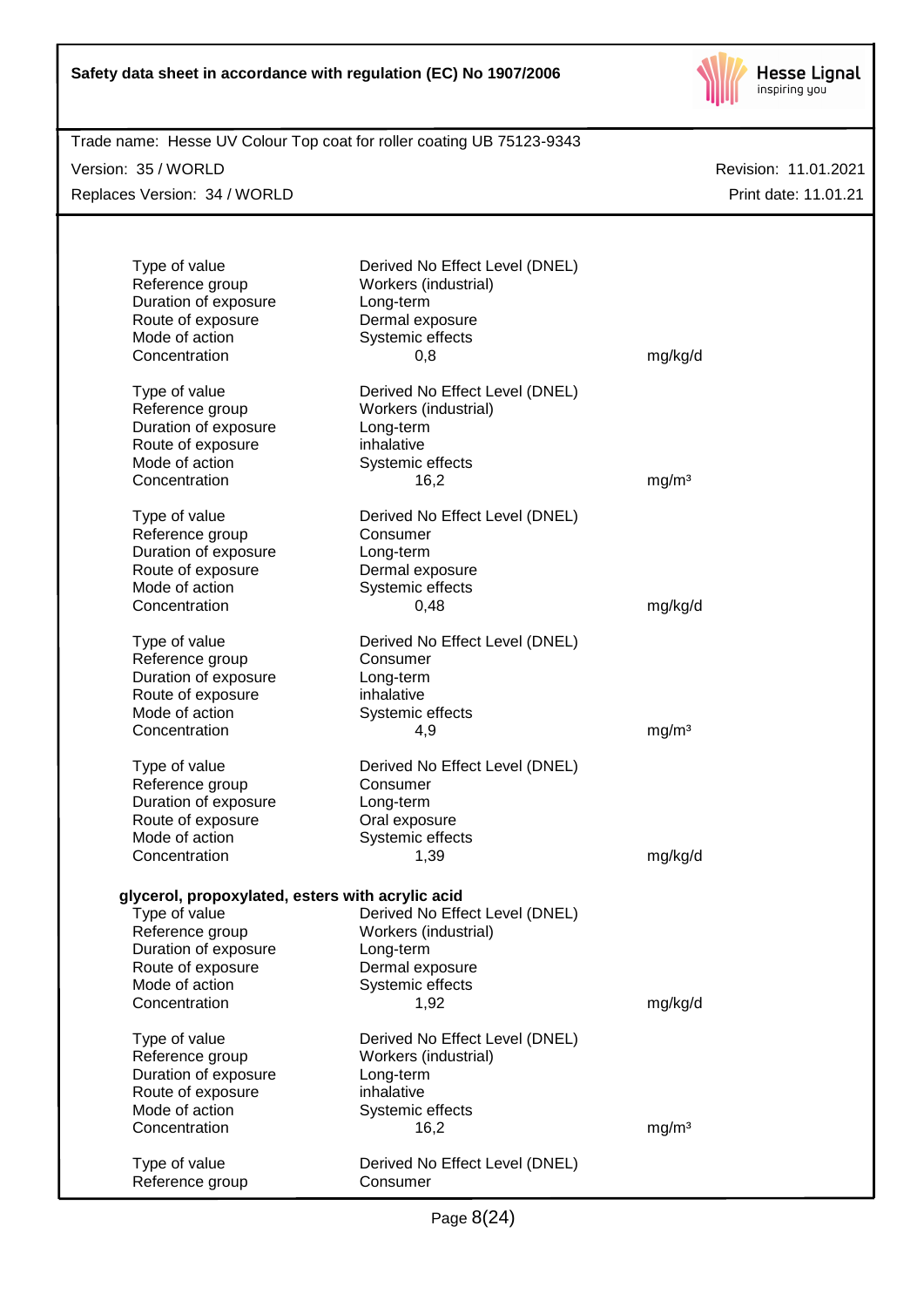

| Trade name: Hesse UV Colour Top coat for roller coating UB 75123-9343 |                                |                   |                      |
|-----------------------------------------------------------------------|--------------------------------|-------------------|----------------------|
| Version: 35 / WORLD                                                   |                                |                   | Revision: 11.01.2021 |
| Replaces Version: 34 / WORLD                                          |                                |                   | Print date: 11.01.21 |
|                                                                       |                                |                   |                      |
| Duration of exposure<br>Route of exposure                             | Long-term<br>Dermal exposure   |                   |                      |
| Mode of action                                                        | Systemic effects               |                   |                      |
| Concentration                                                         | 1,15                           | mg/kg/d           |                      |
| Type of value                                                         | Derived No Effect Level (DNEL) |                   |                      |
| Reference group                                                       | Consumer                       |                   |                      |
| Duration of exposure                                                  | Long-term                      |                   |                      |
| Route of exposure                                                     | inhalative                     |                   |                      |
| Mode of action                                                        | Systemic effects               |                   |                      |
| Concentration                                                         | 4,87                           | mg/m <sup>3</sup> |                      |
| Type of value                                                         | Derived No Effect Level (DNEL) |                   |                      |
| Reference group                                                       | Consumer                       |                   |                      |
| Duration of exposure                                                  | Long-term                      |                   |                      |
| Route of exposure                                                     | Oral exposure                  |                   |                      |
| Mode of action                                                        | Systemic effects               |                   |                      |
| Concentration                                                         | 1,39                           | mg/kg/d           |                      |
| trimethylolpropane triacrylate                                        |                                |                   |                      |
| Type of value                                                         | Derived No Effect Level (DNEL) |                   |                      |
| Reference group                                                       | Workers (industrial)           |                   |                      |
| Duration of exposure                                                  | Long-term                      |                   |                      |
| Route of exposure                                                     | Dermal exposure                |                   |                      |
| Mode of action                                                        | Systemic effects               |                   |                      |
| Concentration                                                         | 1,39                           | mg/kg/d           |                      |
| Type of value                                                         | Derived No Effect Level (DNEL) |                   |                      |
| Reference group                                                       | Workers (industrial)           |                   |                      |
| Duration of exposure                                                  | Long-term                      |                   |                      |
| Route of exposure                                                     | inhalative                     |                   |                      |
| Mode of action                                                        | Systemic effects               |                   |                      |
| Concentration                                                         | 16,2                           | mg/m <sup>3</sup> |                      |
| Type of value                                                         | Derived No Effect Level (DNEL) |                   |                      |
| Reference group                                                       | Consumer                       |                   |                      |
| Duration of exposure                                                  | Long-term                      |                   |                      |
| Route of exposure                                                     | Dermal exposure                |                   |                      |
| Mode of action                                                        | Systemic effects               |                   |                      |
| Concentration                                                         | 0,7                            | mg/kg/d           |                      |
| Type of value                                                         | Derived No Effect Level (DNEL) |                   |                      |
| Reference group                                                       | Consumer                       |                   |                      |
| Duration of exposure                                                  | Long-term                      |                   |                      |
| Route of exposure                                                     | inhalative                     |                   |                      |
| Mode of action                                                        | Systemic effects               |                   |                      |
| Concentration                                                         | 4,9                            | mg/m <sup>3</sup> |                      |
| Type of value                                                         | Derived No Effect Level (DNEL) |                   |                      |
| Reference group                                                       | Consumer                       |                   |                      |
| Duration of exposure                                                  | Long-term                      |                   |                      |
| Route of exposure                                                     | Oral exposure                  |                   |                      |
| Mode of action                                                        | Systemic effects               |                   |                      |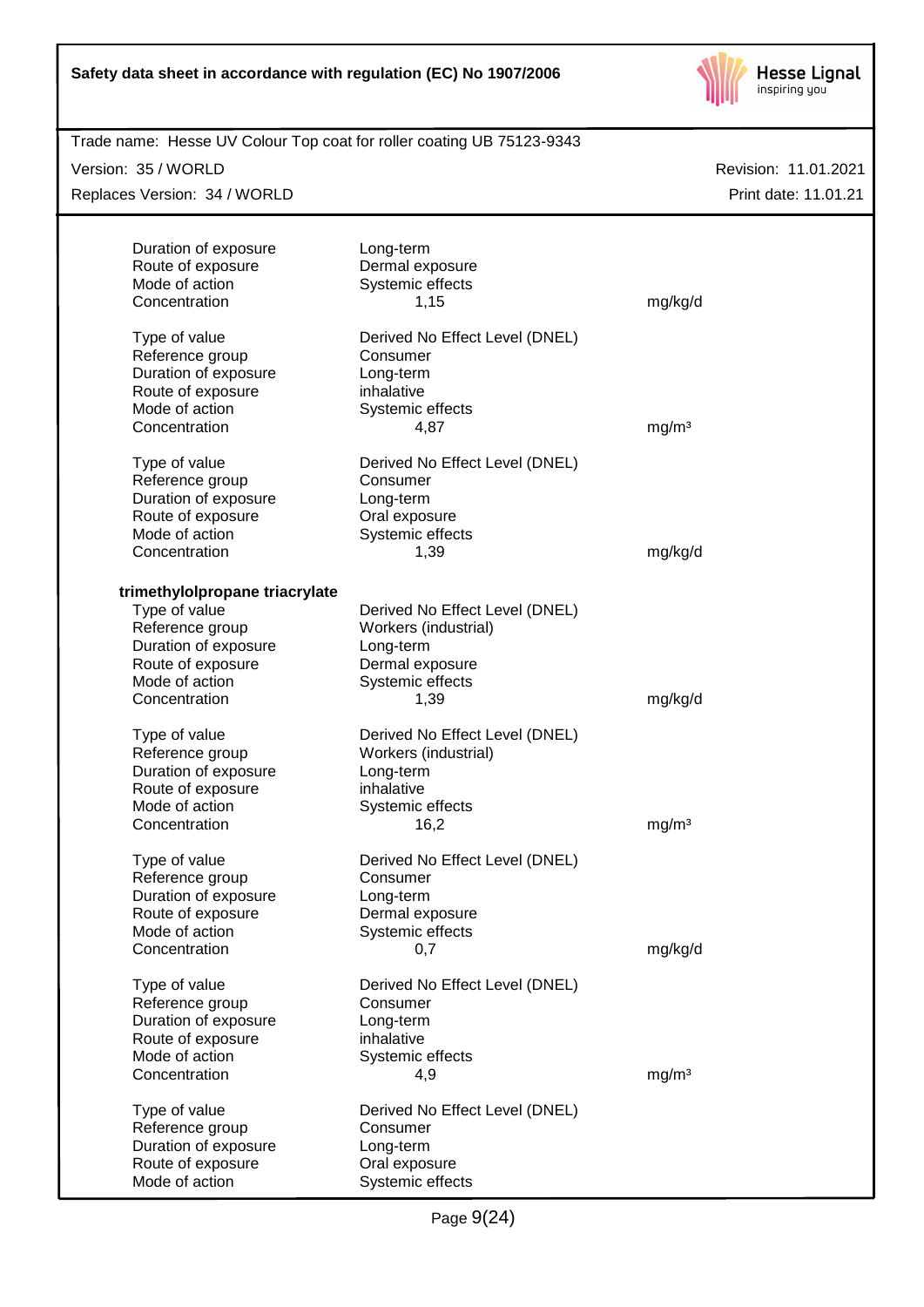

Revision: 11.01.2021 Trade name: Hesse UV Colour Top coat for roller coating UB 75123-9343 Print date: 11.01.21 Version: 35 / WORLD Replaces Version: 34 / WORLD Concentration 1,39 mg/kg/d **methyl benzoylformate** Type of value Derived No Effect Level (DNEL) Reference group Workers (industrial) Duration of exposure Long-term Route of exposure **Dermal exposure** Mode of action Systemic effects Concentration 3,33 mg/kg/d Type of value **Derived No Effect Level (DNEL)** Reference group Consumer Duration of exposure Long-term Route of exposure **Dermal exposure**<br>
Mode of action **Derman Systemic effects** Systemic effects Concentration 1,67 mg/kg/d Type of value Derived No Effect Level (DNEL) Reference group Consumer Duration of exposure Long-term Route of exposure **Caleman Constant Constant Constant** Mode of action Systemic effects Concentration 1,67 mg/kg/d **Predicted No Effect Concentration (PNEC) 2-methoxy-1-methylethyl acetate** Type of value PNEC Type **Freshwater** Concentration 0,635 mg/l Type of value PNEC Type Saltwater Concentration 0,0635 mg/l Type of value PNEC Conditions sporadic release Concentration 6,35 mg/l Type of value PNEC Type Fresh water sediment Concentration 3,29 mg/kg Type of value PNEC Type saltwater sediment Concentration 0,329 mg/kg Type of value PNEC Type Soil Concentration 0,29 mg/kg Type of value PNEC

Page 10(24)

Type Sewage treatment plant (STP)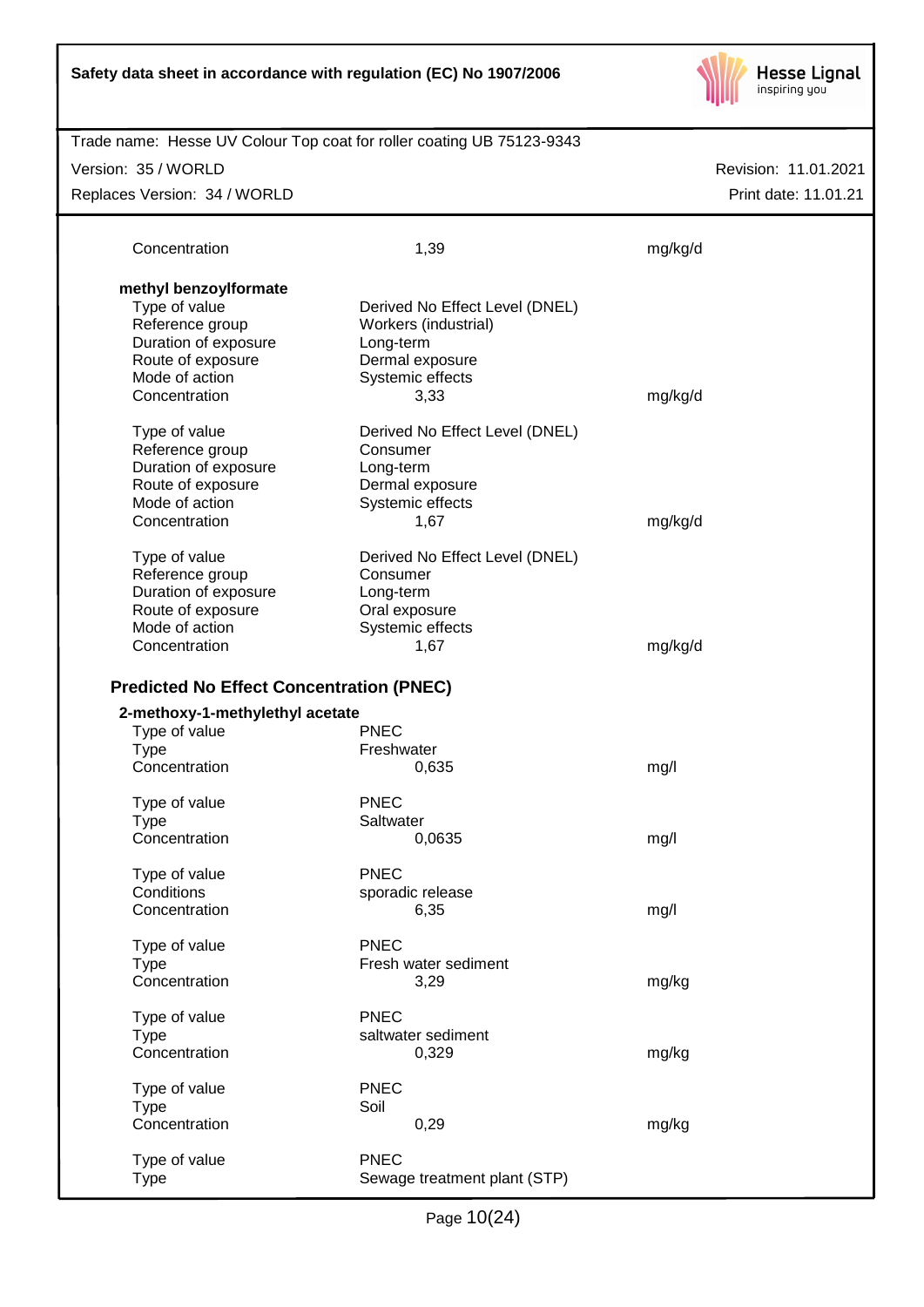| Safety data sheet in accordance with regulation (EC) No 1907/2006 |  |  |  |  |  |  |
|-------------------------------------------------------------------|--|--|--|--|--|--|
|-------------------------------------------------------------------|--|--|--|--|--|--|



| Trade name: Hesse UV Colour Top coat for roller coating UB 75123-9343 |                              |       |                      |
|-----------------------------------------------------------------------|------------------------------|-------|----------------------|
| Version: 35 / WORLD                                                   |                              |       | Revision: 11.01.2021 |
|                                                                       |                              |       |                      |
| Replaces Version: 34 / WORLD                                          |                              |       | Print date: 11.01.21 |
|                                                                       |                              |       |                      |
| Concentration                                                         | 100                          | mg/l  |                      |
|                                                                       |                              |       |                      |
| oxybis(methyl-2,1-ethanediyl) diacrylate                              |                              |       |                      |
| Type of value                                                         | <b>PNEC</b>                  |       |                      |
| <b>Type</b>                                                           | Freshwater                   |       |                      |
| Concentration                                                         | 0,0034                       | mg/l  |                      |
|                                                                       |                              |       |                      |
| Type of value                                                         | <b>PNEC</b>                  |       |                      |
| <b>Type</b>                                                           | Saltwater                    |       |                      |
| Concentration                                                         | 0,00034                      | mg/l  |                      |
|                                                                       |                              |       |                      |
| Type of value                                                         | <b>PNEC</b>                  |       |                      |
| Conditions                                                            | sporadic release             |       |                      |
| Concentration                                                         | 0,034                        | mg/l  |                      |
|                                                                       |                              |       |                      |
| Type of value                                                         | <b>PNEC</b>                  |       |                      |
| <b>Type</b>                                                           | Fresh water sediment         |       |                      |
| Concentration                                                         | 0,00884                      | mg/kg |                      |
|                                                                       |                              |       |                      |
| Type of value                                                         | <b>PNEC</b>                  |       |                      |
| <b>Type</b>                                                           | saltwater sediment           |       |                      |
| Concentration                                                         | 0,000884                     | mg/kg |                      |
|                                                                       |                              |       |                      |
| Type of value                                                         | <b>PNEC</b>                  |       |                      |
| <b>Type</b>                                                           | Soil                         |       |                      |
| Concentration                                                         | 0,0013                       | mg/kg |                      |
|                                                                       |                              |       |                      |
| Type of value                                                         | <b>PNEC</b>                  |       |                      |
| <b>Type</b>                                                           | Sewage treatment plant (STP) |       |                      |
| Concentration                                                         | 100                          | mg/l  |                      |
|                                                                       |                              |       |                      |
| trimethylolpropane triacrylate, ethoxylated (3 EO)                    |                              |       |                      |
| Type of value                                                         | <b>PNEC</b>                  |       |                      |
| <b>Type</b>                                                           | Soil                         |       |                      |
| Concentration                                                         | 0,00587                      | mg/kg |                      |
|                                                                       |                              |       |                      |
| Type of value                                                         | <b>PNEC</b>                  |       |                      |
| <b>Type</b>                                                           | Fresh water sediment         |       |                      |
| Concentration                                                         | 0,0082                       | mg/kg |                      |
|                                                                       |                              |       |                      |
| Type of value                                                         | <b>PNEC</b>                  |       |                      |
| <b>Type</b>                                                           | saltwater sediment           |       |                      |
| Concentration                                                         | 0,0082                       | mg/kg |                      |
|                                                                       |                              |       |                      |
| Type of value                                                         | <b>PNEC</b>                  |       |                      |
| <b>Type</b>                                                           | Freshwater                   |       |                      |
| Concentration                                                         | 0,00195                      | mg/l  |                      |
|                                                                       |                              |       |                      |
| Type of value                                                         | <b>PNEC</b>                  |       |                      |
| <b>Type</b>                                                           | Saltwater                    |       |                      |
| Concentration                                                         | 0,000195                     | mg/l  |                      |
|                                                                       |                              |       |                      |
| Type of value                                                         | <b>PNEC</b>                  |       |                      |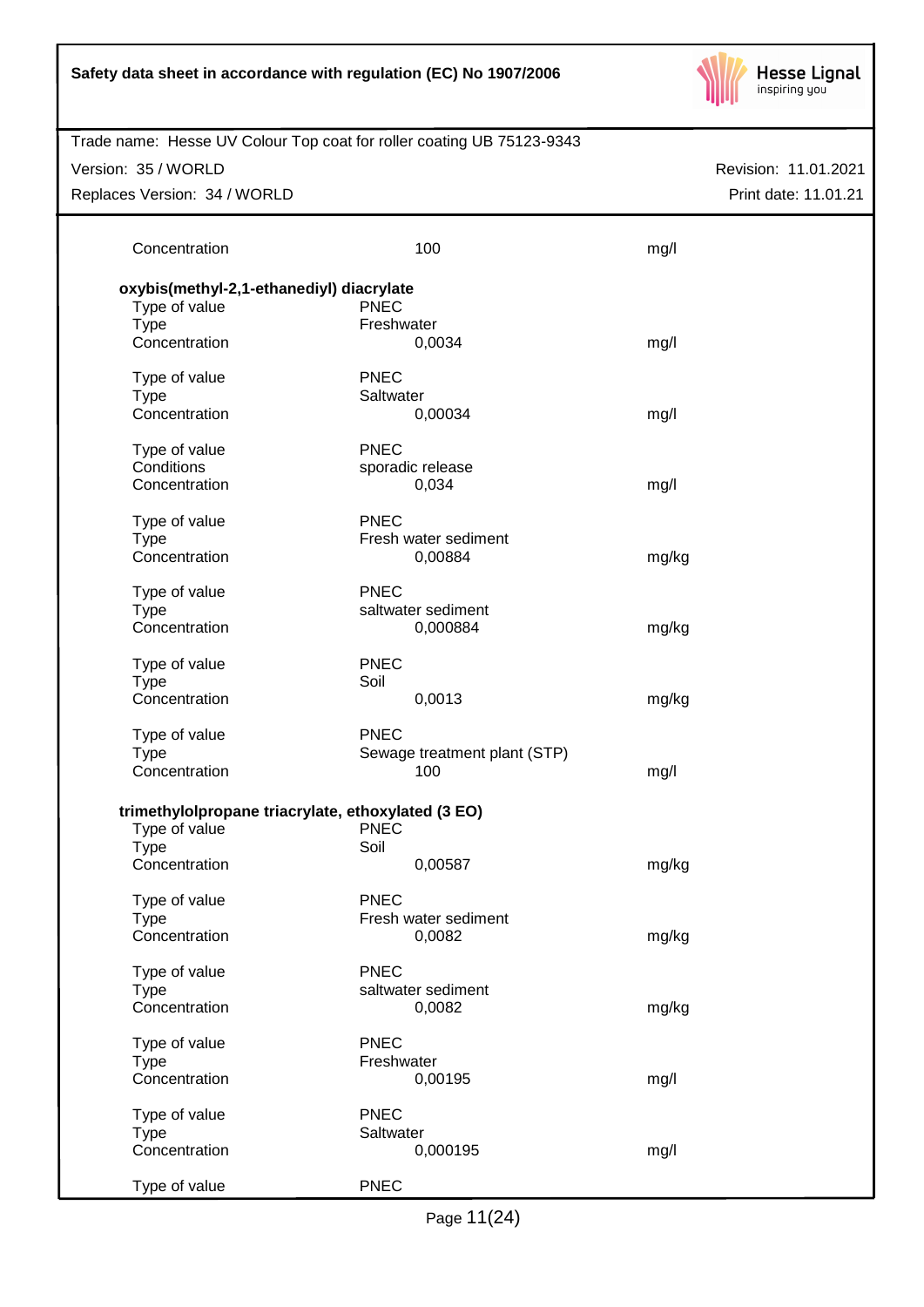

| Trade name: Hesse UV Colour Top coat for roller coating UB 75123-9343 |                              |                      |
|-----------------------------------------------------------------------|------------------------------|----------------------|
| Version: 35 / WORLD                                                   |                              | Revision: 11.01.2021 |
| Replaces Version: 34 / WORLD                                          |                              | Print date: 11.01.21 |
|                                                                       |                              |                      |
| Conditions                                                            | sporadic release             |                      |
| Concentration                                                         | 0,0195                       | mg/l                 |
|                                                                       |                              |                      |
| Type of value                                                         | <b>PNEC</b>                  |                      |
| <b>Type</b>                                                           | Sewage treatment plant (STP) |                      |
| Concentration                                                         | 10                           | mg/l                 |
|                                                                       |                              |                      |
| glycerol, propoxylated, esters with acrylic acid                      |                              |                      |
| Type of value                                                         | <b>PNEC</b>                  |                      |
| <b>Type</b>                                                           | Freshwater                   |                      |
| Concentration                                                         | 0,00574                      | mg/l                 |
| Type of value                                                         | <b>PNEC</b>                  |                      |
| <b>Type</b>                                                           | Saltwater                    |                      |
| Concentration                                                         | 0,000574                     | mg/l                 |
|                                                                       |                              |                      |
| Type of value                                                         | <b>PNEC</b>                  |                      |
| <b>Type</b>                                                           | Fresh water sediment         |                      |
| Concentration                                                         | 0,01697                      | mg/kg                |
| Type of value                                                         | <b>PNEC</b>                  |                      |
| <b>Type</b>                                                           | saltwater sediment           |                      |
| Concentration                                                         | 0,001697                     | mg/kg                |
|                                                                       |                              |                      |
| Type of value                                                         | <b>PNEC</b>                  |                      |
| <b>Type</b>                                                           | Soil                         |                      |
| Concentration                                                         | 0,00111                      | mg/kg                |
| Type of value                                                         | <b>PNEC</b>                  |                      |
| <b>Type</b>                                                           | Sewage treatment plant (STP) |                      |
| Concentration                                                         | 10                           | mg/l                 |
|                                                                       |                              |                      |
| trimethylolpropane triacrylate                                        |                              |                      |
| Type of value                                                         | <b>PNEC</b>                  |                      |
| <b>Type</b>                                                           | Freshwater                   |                      |
| Concentration                                                         | 0,00147                      | mg/l                 |
| Type of value                                                         | <b>PNEC</b>                  |                      |
| <b>Type</b>                                                           | Saltwater                    |                      |
| Concentration                                                         | 0,000147                     | mg/l                 |
|                                                                       |                              |                      |
| Type of value                                                         | <b>PNEC</b>                  |                      |
| <b>Type</b>                                                           | saltwater sediment           |                      |
| Concentration                                                         | 0,00062                      | mg/kg                |
| Type of value                                                         | <b>PNEC</b>                  |                      |
| <b>Type</b>                                                           | Fresh water sediment         |                      |
| Concentration                                                         | 0,0062                       | mg/kg                |
|                                                                       |                              |                      |
| Type of value                                                         | <b>PNEC</b>                  |                      |
| <b>Type</b>                                                           | Soil                         |                      |
| Concentration                                                         | 0,0043                       | mg/kg                |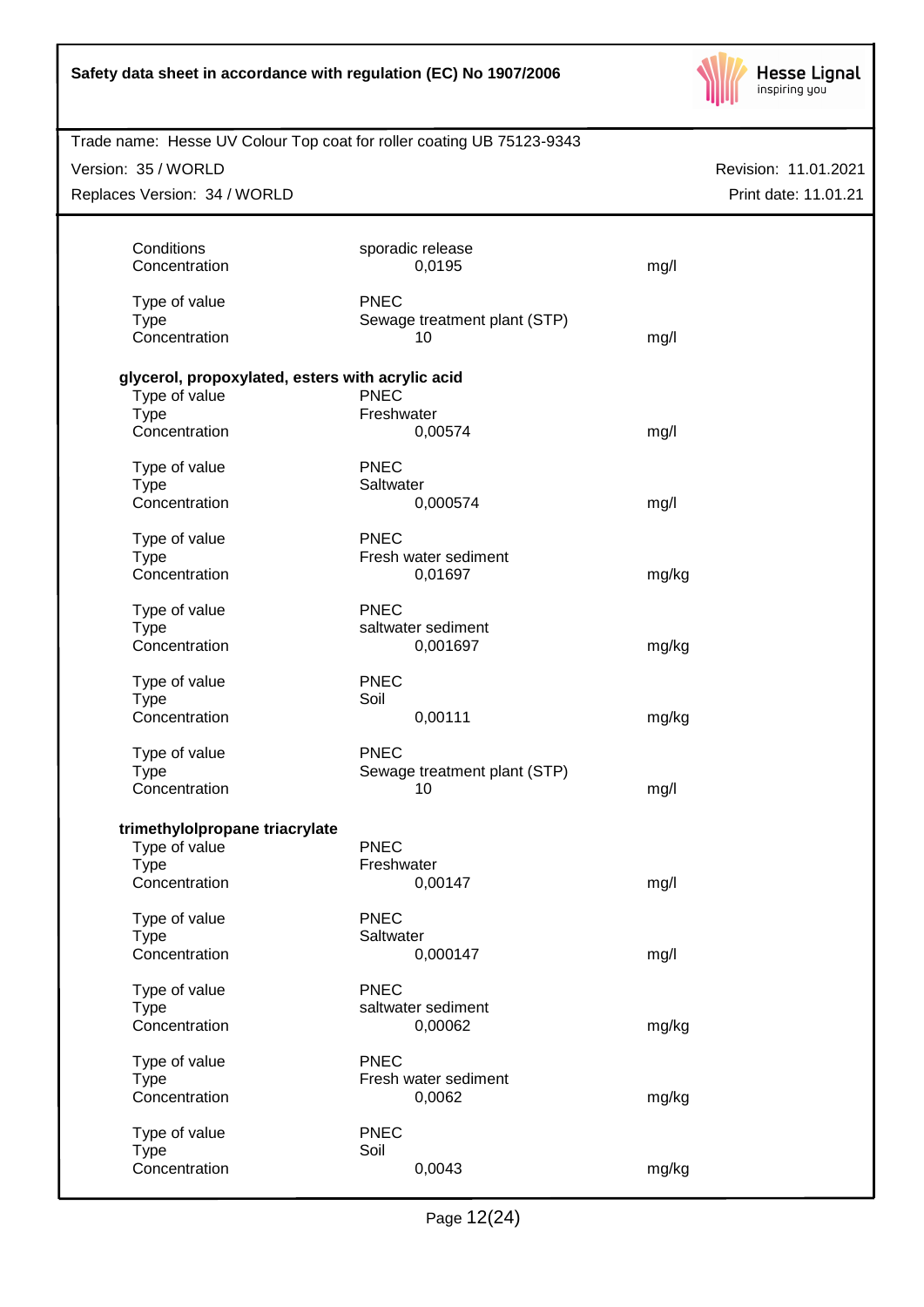

## Trade name: Hesse UV Colour Top coat for roller coating UB 75123-9343

Version: 35 / WORLD

Replaces Version: 34 / WORLD

Revision: 11.01.2021 Print date: 11.01.21

| Type of value<br><b>Type</b><br>Concentration | <b>PNEC</b><br>Sewage treatment plant (STP)<br>6,25 | mg/l  |
|-----------------------------------------------|-----------------------------------------------------|-------|
| methyl benzoylformate                         |                                                     |       |
| Type of value                                 | <b>PNEC</b>                                         |       |
| <b>Type</b>                                   | Water                                               |       |
| Concentration                                 | 0,069                                               | mg/l  |
| Type of value                                 | <b>PNEC</b>                                         |       |
| <b>Type</b>                                   | marine water                                        |       |
| Concentration                                 | 0,007                                               | mg/l  |
|                                               |                                                     |       |
| Type of value                                 | <b>PNEC</b>                                         |       |
| <b>Type</b>                                   | Sewage treatment plant (STP)                        |       |
| Concentration                                 | 39                                                  | mg/l  |
|                                               | <b>PNEC</b>                                         |       |
| Type of value                                 | Fresh water sediment                                |       |
| <b>Type</b><br>Concentration                  | 0,47                                                | mg/l  |
|                                               |                                                     |       |
| Type of value                                 | <b>PNEC</b>                                         |       |
| <b>Type</b>                                   | saltwater sediment                                  |       |
| Concentration                                 | 0,027                                               | mg/kg |
|                                               |                                                     |       |
| Type of value                                 | <b>PNEC</b>                                         |       |
| <b>Type</b>                                   | Soil                                                |       |
| Concentration                                 | 0,027                                               | mg/kg |

# **8.2. Exposure controls**

#### **Exposure controls**

Users are advised to consider national Occupational Exposure Limits or other equivalent values. Provide for sufficient ventilation. This can be achieved by local exhaust or general exhaust air collection. Wear a suitable respirator if the ventilation is not sufficient to keep the solvent vapour concentration below the occupational limit values.

## **Hand protection**

Protective gloves complying with EN 374.

Glove material

Multilayer gloves made from

- Appropriate Material Fluorinated rubber / butyl-rubber Material thickness  $\rightarrow$  = 0.7 mm
- Breakthrough time >= 30 min

This recommendation is valid only for the product named in this safety data sheet supplied by us, and only for the indicated intended use purposes.

For special purposes, it is recommended to check the resistance to chemicals of the protective gloves mentioned above together with the supplier of these gloves.

The instructions and information provided by the glove manufacturer on use, storage, maintenance and replacement must be followed.

The breakthrough time must be greater than the end use time of the product.

Gloves should be replaced regularly and if there is any sign of damage to the glove material.

The performance or effectiveness of the glove may be reduced by physical/ chemical damage and poor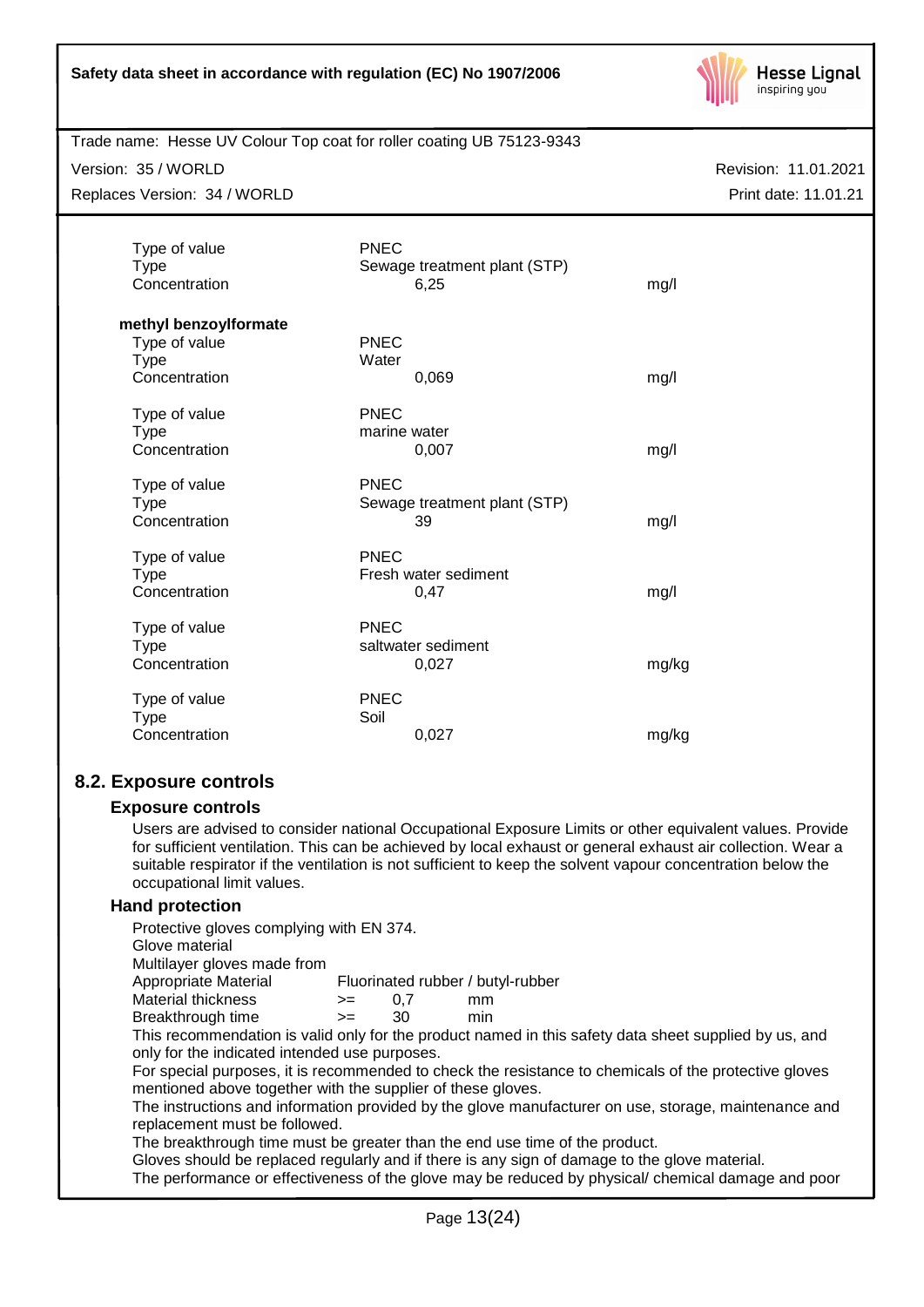

| Trade name: Hesse UV Colour Top coat for roller coating UB 75123-9343 |                |             |     |                                                                                                      |
|-----------------------------------------------------------------------|----------------|-------------|-----|------------------------------------------------------------------------------------------------------|
| Version: 35 / WORLD                                                   |                |             |     | Revision: 11.01.2021                                                                                 |
| Replaces Version: 34 / WORLD                                          |                |             |     | Print date: 11.01.21                                                                                 |
|                                                                       |                |             |     |                                                                                                      |
| maintenance.                                                          |                |             |     |                                                                                                      |
| Eye protection                                                        |                |             |     |                                                                                                      |
| Wear eye glasses with side protection according to EN 166.            |                |             |     |                                                                                                      |
| <b>Body protection</b>                                                |                |             |     |                                                                                                      |
|                                                                       |                |             |     | Wear suitable protective clothing. Remove contaminated clothing and wash it before reuse. Wash hands |
| before breaks and after work.                                         |                |             |     |                                                                                                      |
| 9. Physical and chemical properties                                   |                |             |     |                                                                                                      |
| 9.1. Information on basic physical and chemical properties            |                |             |     |                                                                                                      |
| <b>Form</b>                                                           | liquid         |             |     |                                                                                                      |
| <b>Colour</b>                                                         | white          |             |     |                                                                                                      |
| <b>Odour</b>                                                          | acrylic-like   |             |     |                                                                                                      |
| <b>Odour threshold</b>                                                |                |             |     |                                                                                                      |
| Remarks                                                               | not determined |             |     |                                                                                                      |
| <b>Melting point</b>                                                  |                |             |     |                                                                                                      |
| <b>Remarks</b>                                                        | not determined |             |     |                                                                                                      |
| <b>Freezing point</b>                                                 |                |             |     |                                                                                                      |
| Remarks                                                               | not determined |             |     |                                                                                                      |
| Initial boiling point and boiling range                               |                |             |     |                                                                                                      |
| Value                                                                 | 137            | to          | 192 | °C                                                                                                   |
| <b>Flash point</b>                                                    |                |             |     |                                                                                                      |
| Value                                                                 | 96             |             |     | $\rm ^{\circ}C$                                                                                      |
| <b>Evaporation rate</b>                                               |                |             |     |                                                                                                      |
| Remarks                                                               | not determined |             |     |                                                                                                      |
| <b>Flammability (solid, gas)</b>                                      |                |             |     |                                                                                                      |
| not determined                                                        |                |             |     |                                                                                                      |
| Upper/lower flammability or explosive limits                          |                |             |     |                                                                                                      |
| Remarks                                                               | not determined |             |     |                                                                                                      |
| Vapour pressure                                                       |                |             |     |                                                                                                      |
| Remarks                                                               | not determined |             |     |                                                                                                      |
| <b>Vapour density</b>                                                 |                |             |     |                                                                                                      |
| Remarks                                                               | not determined |             |     |                                                                                                      |
| <b>Density</b>                                                        |                |             |     |                                                                                                      |
| Value                                                                 | 1,331<br>appr. |             |     | kg/l                                                                                                 |
| Temperature                                                           | 20             | $^{\circ}C$ |     |                                                                                                      |
| Solubility in water                                                   |                |             |     |                                                                                                      |
| Remarks                                                               | not determined |             |     |                                                                                                      |
| Solubility(ies)                                                       |                |             |     |                                                                                                      |
| Remarks                                                               | not determined |             |     |                                                                                                      |
| <b>Partition coefficient: n-octanol/water</b>                         |                |             |     |                                                                                                      |
| Remarks                                                               | not determined |             |     |                                                                                                      |
| Ignition temperature                                                  |                |             |     |                                                                                                      |
| Remarks                                                               | not determined |             |     |                                                                                                      |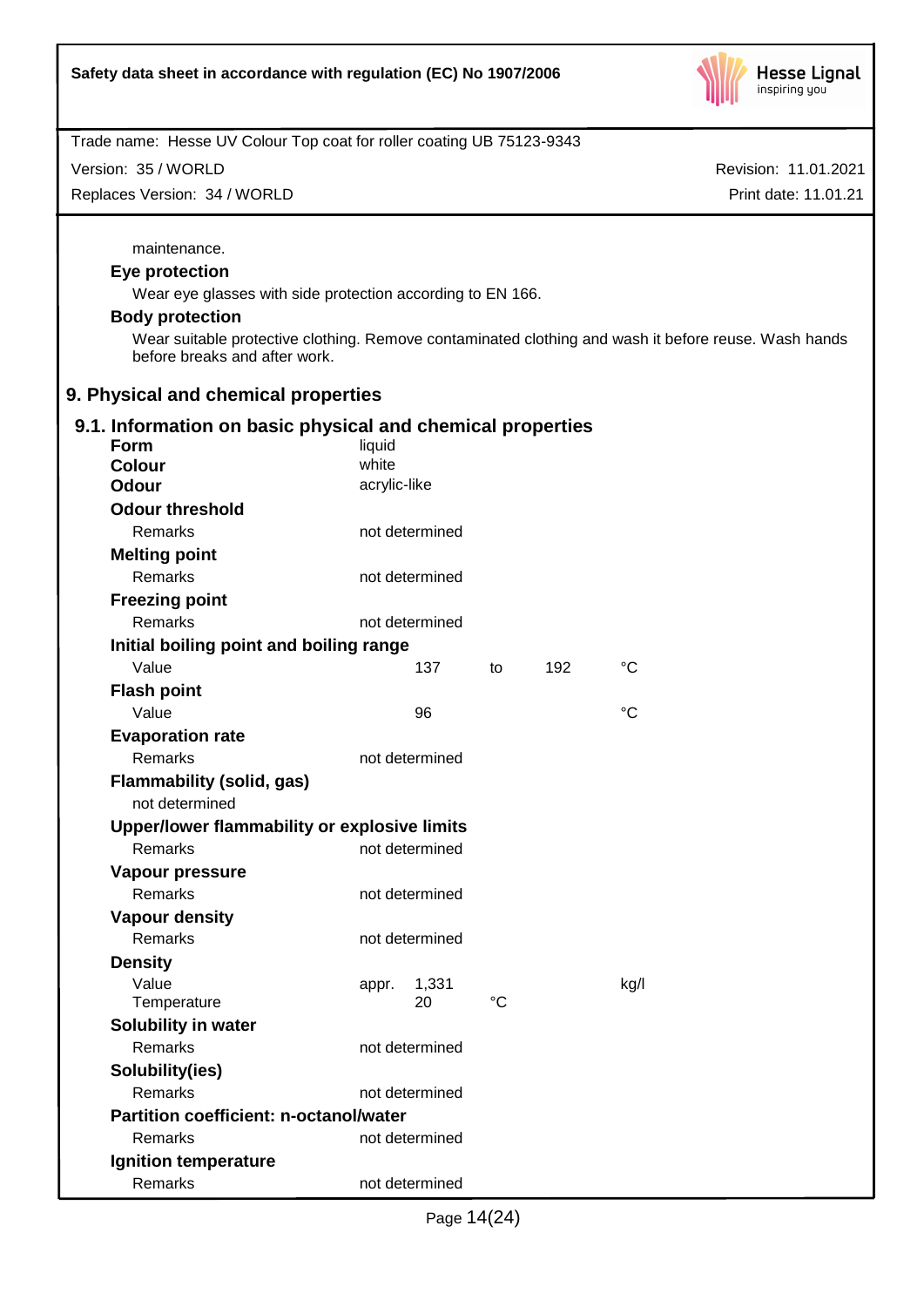

Version: 35 / WORLD

Replaces Version: 34 / WORLD

Revision: 11.01.2021 Print date: 11.01.21

| <b>Decomposition temperature</b>                                                                                                                                                               |                                                                   |             |    |       |  |
|------------------------------------------------------------------------------------------------------------------------------------------------------------------------------------------------|-------------------------------------------------------------------|-------------|----|-------|--|
| Remarks                                                                                                                                                                                        | not determined                                                    |             |    |       |  |
| <b>Viscosity</b>                                                                                                                                                                               |                                                                   |             |    |       |  |
| Remarks                                                                                                                                                                                        | not determined                                                    |             |    |       |  |
| <b>Efflux time</b>                                                                                                                                                                             |                                                                   |             |    |       |  |
| Value                                                                                                                                                                                          | 48                                                                | to          | 58 | s     |  |
| Temperature                                                                                                                                                                                    | 20                                                                | $^{\circ}C$ |    |       |  |
| Method                                                                                                                                                                                         | DIN 53211 - 6 mm                                                  |             |    |       |  |
| <b>Explosive properties</b>                                                                                                                                                                    |                                                                   |             |    |       |  |
| evaluation                                                                                                                                                                                     | not determined                                                    |             |    |       |  |
| <b>Oxidising properties</b>                                                                                                                                                                    |                                                                   |             |    |       |  |
| Remarks                                                                                                                                                                                        | not determined                                                    |             |    |       |  |
| 9.2. Other information                                                                                                                                                                         |                                                                   |             |    |       |  |
| <b>Non-volatile content</b>                                                                                                                                                                    |                                                                   |             |    |       |  |
| Value                                                                                                                                                                                          | 97,6                                                              |             |    | %     |  |
| Method                                                                                                                                                                                         | calculated value                                                  |             |    |       |  |
| <b>Other information</b>                                                                                                                                                                       |                                                                   |             |    |       |  |
| This information is not available.                                                                                                                                                             |                                                                   |             |    |       |  |
| 10. Stability and reactivity                                                                                                                                                                   |                                                                   |             |    |       |  |
|                                                                                                                                                                                                |                                                                   |             |    |       |  |
| 10.1. Reactivity<br>Stable under recommended storage and handling conditions (see section 7).                                                                                                  |                                                                   |             |    |       |  |
| 10.2. Chemical stability<br>Stable under normal conditions.                                                                                                                                    |                                                                   |             |    |       |  |
| 10.3. Possibility of hazardous reactions<br>To avoid thermal decomposition, do not overheat.                                                                                                   |                                                                   |             |    |       |  |
| 10.4. Conditions to avoid                                                                                                                                                                      |                                                                   |             |    |       |  |
| This mixture contains materials which are unstable under the following conditions: exposure to heat<br>(>50°C), strong UV sources. These could cause the product to polymerise exothermically. |                                                                   |             |    |       |  |
| 10.5. Incompatible materials                                                                                                                                                                   |                                                                   |             |    |       |  |
| Keep away from free radical initiators, peroxides, strong alkalis or reactive metals.                                                                                                          |                                                                   |             |    |       |  |
| 10.6. Hazardous decomposition products<br>Carbon monoxide and carbon dioxide, nitrous oxides (NOx), dense black smoke, No decomposition if<br>used as prescribed.                              |                                                                   |             |    |       |  |
| 11. Toxicological information                                                                                                                                                                  |                                                                   |             |    |       |  |
| 11.1. Information on toxicological effects                                                                                                                                                     |                                                                   |             |    |       |  |
| <b>Acute oral toxicity</b>                                                                                                                                                                     |                                                                   |             |    |       |  |
| <b>ATE</b>                                                                                                                                                                                     | 10.000<br>$\geq$                                                  |             |    | mg/kg |  |
| Method                                                                                                                                                                                         | calculated value (Regulation (EC) No. 1272/2008)                  |             |    |       |  |
| Remarks                                                                                                                                                                                        | Based on available data, the classification criteria are not met. |             |    |       |  |
| <b>Acute oral toxicity (Components)</b>                                                                                                                                                        |                                                                   |             |    |       |  |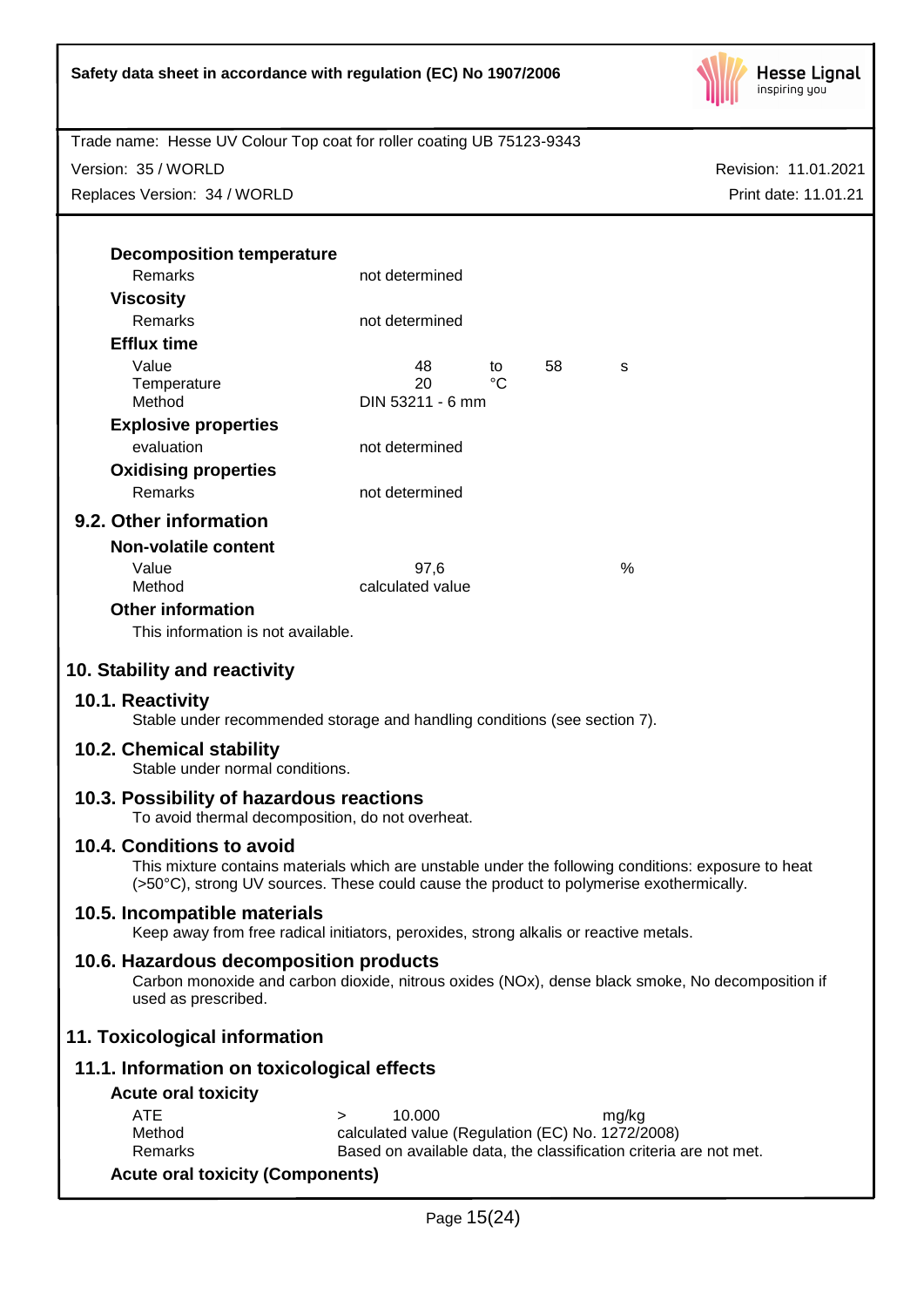

| Trade name: Hesse UV Colour Top coat for roller coating UB 75123-9343 |                                      |                                                                   |                      |
|-----------------------------------------------------------------------|--------------------------------------|-------------------------------------------------------------------|----------------------|
| Version: 35 / WORLD                                                   |                                      |                                                                   | Revision: 11.01.2021 |
| Replaces Version: 34 / WORLD                                          |                                      |                                                                   | Print date: 11.01.21 |
|                                                                       |                                      |                                                                   |                      |
|                                                                       |                                      |                                                                   |                      |
| 2,2'-oxydiethyl diacrylate                                            |                                      |                                                                   |                      |
| ATE                                                                   | 500                                  | mg/kg                                                             |                      |
| Method                                                                | conversion value                     |                                                                   |                      |
| <b>Acute dermal toxicity</b>                                          |                                      |                                                                   |                      |
| <b>ATE</b>                                                            | 10.000<br>$\geq$                     | mg/kg                                                             |                      |
| Method                                                                |                                      | calculated value (Regulation (EC) No. 1272/2008)                  |                      |
| Remarks                                                               |                                      | Based on available data, the classification criteria are not met. |                      |
| <b>Acute dermal toxicity (Components)</b>                             |                                      |                                                                   |                      |
| 2,2'-oxydiethyl diacrylate                                            |                                      |                                                                   |                      |
| ATE                                                                   | 300                                  | mg/kg                                                             |                      |
| Method                                                                | conversion                           |                                                                   |                      |
| <b>Acute inhalational toxicity</b>                                    |                                      |                                                                   |                      |
| Method                                                                |                                      | Calculation method (Regulation (EC) No. 1272/2008)                |                      |
| Remarks                                                               |                                      | Based on available data, the classification criteria are not met. |                      |
| <b>Skin corrosion/irritation</b>                                      |                                      |                                                                   |                      |
| evaluation                                                            | irritant                             |                                                                   |                      |
| Method                                                                |                                      | Calculation method (Regulation (EC) No. 1272/2008)                |                      |
| Remarks                                                               | The classification criteria are met. |                                                                   |                      |
| <b>Skin corrosion/irritation (Components)</b>                         |                                      |                                                                   |                      |
|                                                                       |                                      |                                                                   |                      |
| oxybis(methyl-2,1-ethanediyl) diacrylate<br>evaluation                | Skin irritation                      |                                                                   |                      |
| acrylic resin<br>evaluation                                           | Irritating to skin.                  |                                                                   |                      |
| monoalkylor monoaryl or monoalkylaryl esters of acrylic acid          |                                      |                                                                   |                      |
| <b>Species</b>                                                        | rabbit                               |                                                                   |                      |
| evaluation                                                            | Irritating to skin.                  |                                                                   |                      |
| trimethylolpropane triacrylate                                        |                                      |                                                                   |                      |
| evaluation                                                            | Irritating to skin.                  |                                                                   |                      |
| 2,2'-oxydiethyl diacrylate                                            |                                      |                                                                   |                      |
| evaluation                                                            | Irritating to skin.                  |                                                                   |                      |
| Serious eye damage/irritation                                         |                                      |                                                                   |                      |
| evaluation                                                            | corrosive                            |                                                                   |                      |
| Method                                                                |                                      | Calculation method (Regulation (EC) No. 1272/2008)                |                      |
| Remarks                                                               | The classification criteria are met. |                                                                   |                      |
| <b>Serious eye damage/irritation (Components)</b>                     |                                      |                                                                   |                      |
| oxybis(methyl-2,1-ethanediyl) diacrylate<br><b>Species</b>            | rabbit                               |                                                                   |                      |
| trimethylolpropane triacrylate, ethoxylated (3 EO)                    |                                      |                                                                   |                      |
| <b>Species</b>                                                        | rabbit                               |                                                                   |                      |
| <b>Observation Period</b>                                             | 14<br>d                              |                                                                   |                      |
| evaluation                                                            | Irritating to eyes.                  |                                                                   |                      |
| acrylic resin                                                         |                                      |                                                                   |                      |
| evaluation                                                            | Irritating to eyes.                  |                                                                   |                      |
| glycerol, propoxylated, esters with acrylic acid                      |                                      |                                                                   |                      |
| evaluation                                                            | Irritating to eyes.                  |                                                                   |                      |
| monoalkylor monoaryl or monoalkylaryl esters of acrylic acid          |                                      |                                                                   |                      |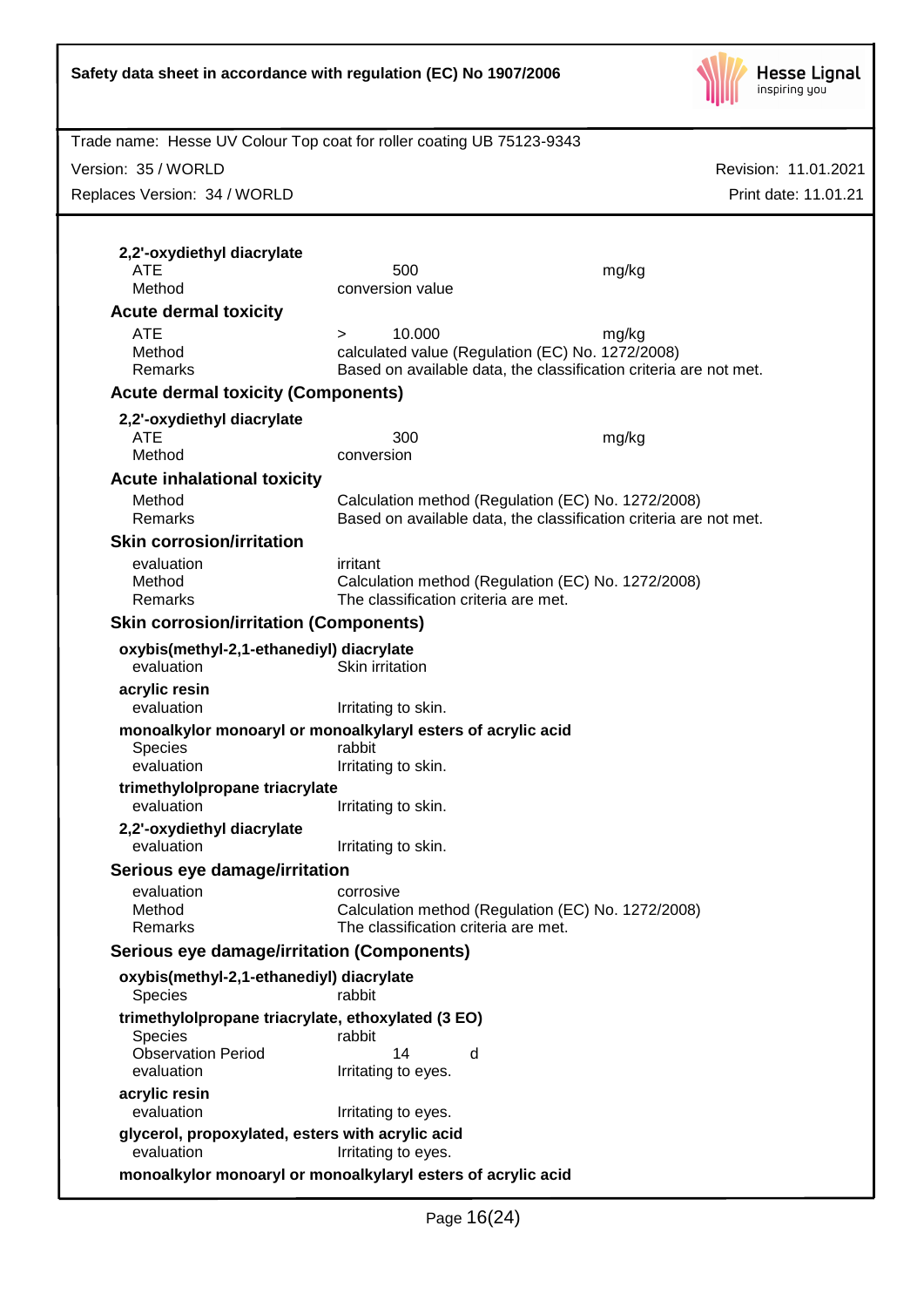

Revision: 11.01.2021

Print date: 11.01.21

Trade name: Hesse UV Colour Top coat for roller coating UB 75123-9343

Version: 35 / WORLD

Replaces Version: 34 / WORLD

| evaluation                                         | Irritating to eyes.                                                                                      |
|----------------------------------------------------|----------------------------------------------------------------------------------------------------------|
| polyester acrylate                                 |                                                                                                          |
| evaluation                                         | Irritating to eyes.                                                                                      |
| trimethylolpropane triacrylate                     |                                                                                                          |
| evaluation                                         | Irritating to eyes.                                                                                      |
| 2,2'-oxydiethyl diacrylate                         |                                                                                                          |
| evaluation                                         | Irritating to eyes.                                                                                      |
| <b>Sensitization</b>                               |                                                                                                          |
| evaluation                                         | May cause sensitization by skin contact.                                                                 |
| Method                                             | Calculation method (Regulation (EC) No. 1272/2008)                                                       |
| Remarks                                            | The classification criteria are met.                                                                     |
| <b>Sensitization (Components)</b>                  |                                                                                                          |
| oxybis(methyl-2,1-ethanediyl) diacrylate           |                                                                                                          |
| evaluation                                         | May cause sensitization by skin contact.                                                                 |
| trimethylolpropane triacrylate, ethoxylated (3 EO) |                                                                                                          |
| <b>Species</b>                                     | mouse                                                                                                    |
| evaluation                                         | May cause sensitization by skin contact.                                                                 |
| glycerol, propoxylated, esters with acrylic acid   |                                                                                                          |
| evaluation                                         | May cause sensitization by skin contact.                                                                 |
| trimethylolpropane triacrylate<br>evaluation       |                                                                                                          |
|                                                    | May cause sensitization by skin contact.                                                                 |
| 2,2'-oxydiethyl diacrylate<br>evaluation           | May cause sensitization by skin contact.                                                                 |
|                                                    |                                                                                                          |
| evaluation                                         | monoalkylor monoaryl or monoalkylaryl esters of acrylic acid<br>May cause sensitization by skin contact. |
| <b>Mutagenicity</b>                                |                                                                                                          |
| Method                                             | Calculation method (Regulation (EC) No. 1272/2008)                                                       |
| Remarks                                            | Based on available data, the classification criteria are not met.                                        |
| <b>Reproductive toxicity</b>                       |                                                                                                          |
| Method                                             | Calculation method (Regulation (EC) No. 1272/2008)                                                       |
| Remarks                                            | Based on available data, the classification criteria are not met.                                        |
| Carcinogenicity                                    |                                                                                                          |
| Method                                             | Calculation method (Regulation (EC) No. 1272/2008)                                                       |
| Remarks                                            | Based on available data, the classification criteria are not met.                                        |
| <b>Specific Target Organ Toxicity (STOT)</b>       |                                                                                                          |
|                                                    |                                                                                                          |
| Single exposure                                    |                                                                                                          |
| Method<br>Remarks                                  | Calculation method (Regulation (EC) No. 1272/2008)                                                       |
|                                                    | Based on available data, the classification criteria are not met.                                        |
| <b>Repeated exposure</b>                           |                                                                                                          |
| Remarks                                            | Based on available data, the classification criteria are not met.                                        |
|                                                    | <b>Specific Target Organ Toxicity (STOT) (Components)</b>                                                |
|                                                    | monoalkylor monoaryl or monoalkylaryl esters of acrylic acid                                             |
| Remarks                                            | May cause respiratory irritation.                                                                        |
|                                                    |                                                                                                          |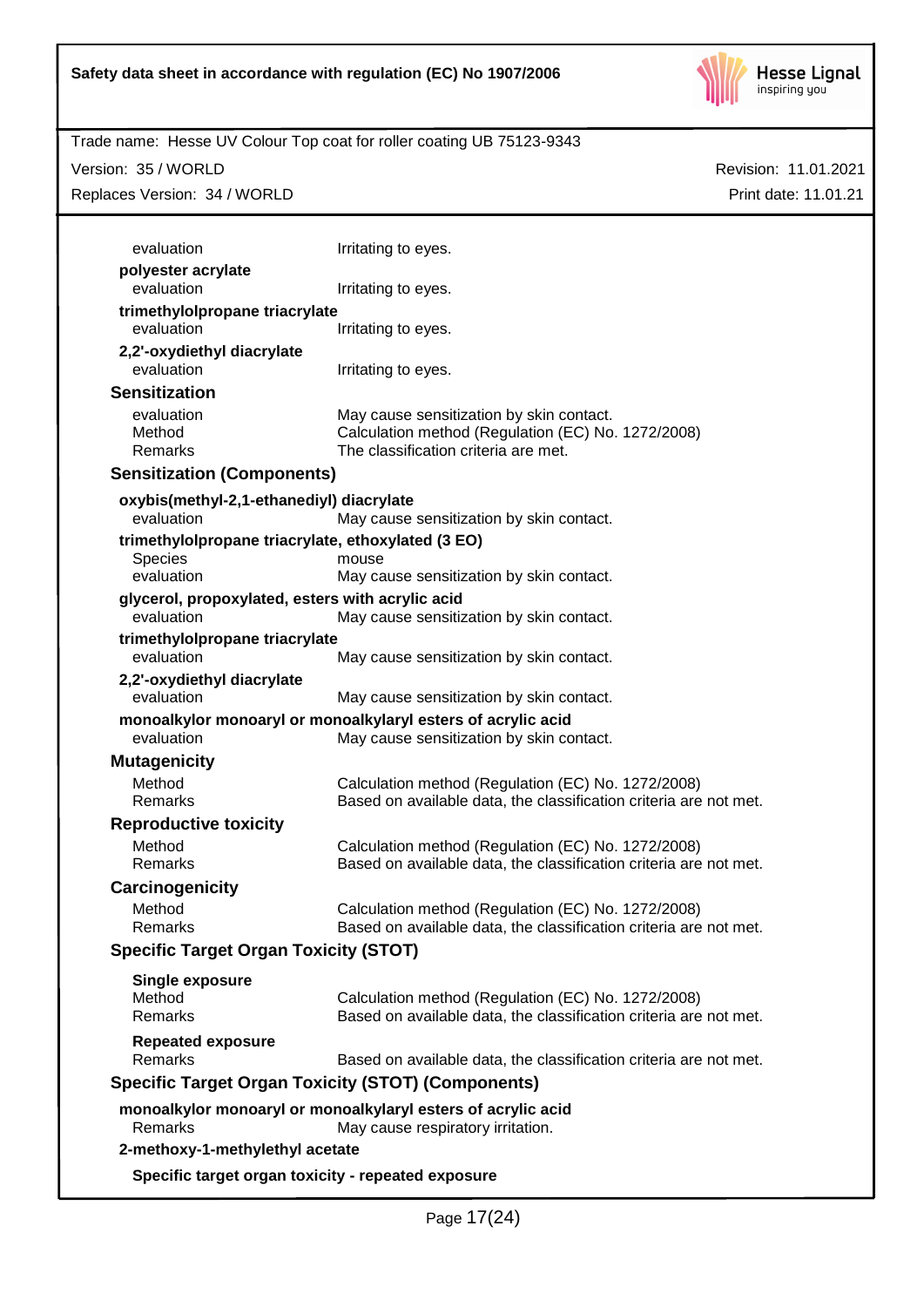

Version: 35 / WORLD

Replaces Version: 34 / WORLD

Revision: 11.01.2021 Print date: 11.01.21

| evaluation                                                                              | May cause drowsiness or dizziness.<br>Organs: Nervous system |    |      |
|-----------------------------------------------------------------------------------------|--------------------------------------------------------------|----|------|
| <b>Aspiration hazard</b>                                                                |                                                              |    |      |
| Based on available data, the classification criteria are not met.                       |                                                              |    |      |
| <b>Other information</b>                                                                |                                                              |    |      |
|                                                                                         |                                                              |    |      |
| No toxicological data are available.                                                    |                                                              |    |      |
| 12. Ecological information                                                              |                                                              |    |      |
| 12.1. Toxicity                                                                          |                                                              |    |      |
| <b>General information</b>                                                              |                                                              |    |      |
| For this subsection there is no ecotoxicological data available on the product as such. |                                                              |    |      |
| <b>Fish toxicity (Components)</b>                                                       |                                                              |    |      |
| glycerol, propoxylated, esters with acrylic acid                                        |                                                              |    |      |
| Species                                                                                 | Danio rerio (zebra fish)                                     |    |      |
| <b>NOEC</b>                                                                             | 1,59                                                         |    | mg/l |
| Duration of exposure                                                                    | 96<br>$=$                                                    | h  |      |
| Method                                                                                  | <b>OECD 203</b>                                              |    |      |
| glycerol, propoxylated, esters with acrylic acid                                        |                                                              |    |      |
| Species<br><b>LC50</b>                                                                  | Danio rerio (zebra fish)<br>5,74                             |    | mg/l |
| Duration of exposure                                                                    | 96<br>$=$                                                    | h  |      |
| Method                                                                                  | OECD <sub>203</sub>                                          |    |      |
| trimethylolpropane triacrylate                                                          |                                                              |    |      |
| Species                                                                                 | zebra fish (Brachydanio rerio)                               |    |      |
| <b>LC50</b>                                                                             | 0,87                                                         |    | mg/l |
| Duration of exposure<br>Method                                                          | 96<br>OECD <sub>203</sub>                                    | h  |      |
|                                                                                         |                                                              |    |      |
| <b>Daphnia toxicity (Components)</b>                                                    |                                                              |    |      |
| glycerol, propoxylated, esters with acrylic acid                                        |                                                              |    |      |
| Species<br><b>EC50</b>                                                                  | Daphnia magna (Water flea)<br>91,4                           |    | mg/l |
| Duration of exposure                                                                    | 48<br>$=$                                                    | h  |      |
| Method                                                                                  | <b>OECD Test Guideline 202</b>                               |    |      |
| monoalkylor monoaryl or monoalkylaryl esters of acrylic acid                            |                                                              |    |      |
| <b>Species</b>                                                                          | Daphnia magna (Water flea)                                   |    |      |
| <b>LC50</b>                                                                             | 2,622                                                        |    | mg/l |
| Duration of exposure<br>Method                                                          | 48<br>OECD 202, part 1, static                               | h. |      |
|                                                                                         |                                                              |    |      |
| <b>Algae toxicity (Components)</b>                                                      |                                                              |    |      |
| glycerol, propoxylated, esters with acrylic acid                                        |                                                              |    |      |
| <b>Species</b><br><b>EC50</b>                                                           | Desmodesmus subspicatus<br>12,2                              |    | mg/l |
| Duration of exposure                                                                    | 72                                                           | h  |      |
| Method                                                                                  | OECD <sub>201</sub>                                          |    |      |
| 12.2. Persistence and degradability                                                     |                                                              |    |      |
| <b>General information</b>                                                              |                                                              |    |      |
|                                                                                         |                                                              |    |      |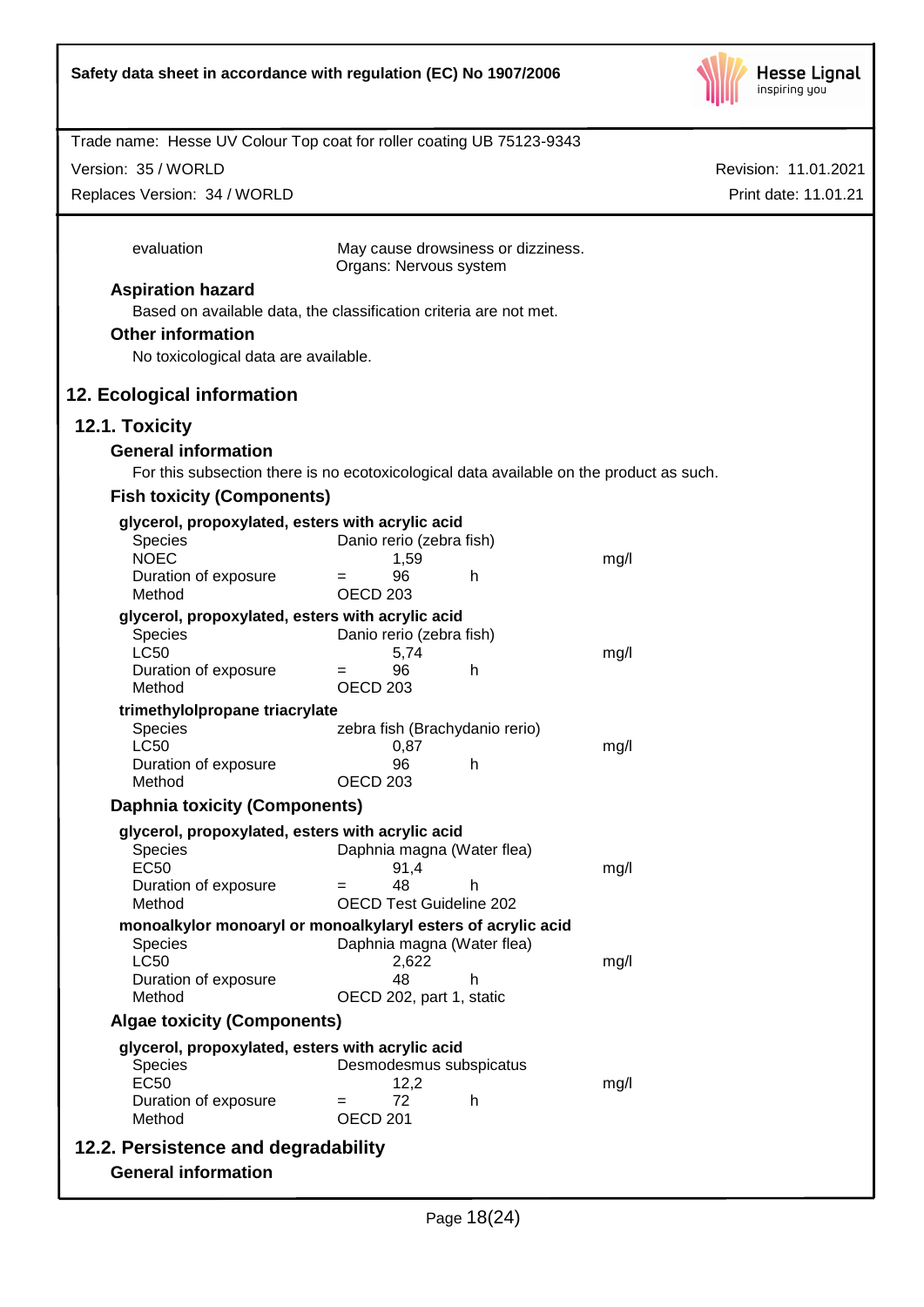| Safety data sheet in accordance with regulation (EC) No 1907/2006                                                                                                                                                                                                                                                                                                            |                        |    | <b>Hesse Lignal</b><br>inspiring you                                                                 |  |
|------------------------------------------------------------------------------------------------------------------------------------------------------------------------------------------------------------------------------------------------------------------------------------------------------------------------------------------------------------------------------|------------------------|----|------------------------------------------------------------------------------------------------------|--|
| Trade name: Hesse UV Colour Top coat for roller coating UB 75123-9343                                                                                                                                                                                                                                                                                                        |                        |    |                                                                                                      |  |
| Version: 35 / WORLD                                                                                                                                                                                                                                                                                                                                                          |                        |    | Revision: 11.01.2021                                                                                 |  |
| Replaces Version: 34 / WORLD                                                                                                                                                                                                                                                                                                                                                 |                        |    | Print date: 11.01.21                                                                                 |  |
|                                                                                                                                                                                                                                                                                                                                                                              |                        |    |                                                                                                      |  |
| For this subsection there is no ecotoxicological data available on the product as such.                                                                                                                                                                                                                                                                                      |                        |    |                                                                                                      |  |
| <b>Biodegradability (Components)</b>                                                                                                                                                                                                                                                                                                                                         |                        |    |                                                                                                      |  |
| glycerol, propoxylated, esters with acrylic acid<br>evaluation                                                                                                                                                                                                                                                                                                               | Readily biodegradable. |    |                                                                                                      |  |
| monoalkylor monoaryl or monoalkylaryl esters of acrylic acid                                                                                                                                                                                                                                                                                                                 |                        |    |                                                                                                      |  |
| Value<br>Duration of test                                                                                                                                                                                                                                                                                                                                                    | 80<br>to<br>28<br>d    | 90 | %                                                                                                    |  |
| evaluation                                                                                                                                                                                                                                                                                                                                                                   | Readily biodegradable. |    |                                                                                                      |  |
| <b>Ready degradability (Components)</b>                                                                                                                                                                                                                                                                                                                                      |                        |    |                                                                                                      |  |
| trimethylolpropane triacrylate                                                                                                                                                                                                                                                                                                                                               |                        |    |                                                                                                      |  |
| Value<br>Duration of test                                                                                                                                                                                                                                                                                                                                                    | 82<br>to<br>28<br>d    | 90 | $\%$                                                                                                 |  |
| Remarks                                                                                                                                                                                                                                                                                                                                                                      | Readily biodegradable. |    |                                                                                                      |  |
| 12.3. Bioaccumulative potential                                                                                                                                                                                                                                                                                                                                              |                        |    |                                                                                                      |  |
| <b>General information</b><br>For this subsection there is no ecotoxicological data available on the product as such.<br><b>Partition coefficient: n-octanol/water</b><br>Remarks<br><b>Bioconcentration factor (BCF) (Components)</b><br>monoalkylor monoaryl or monoalkylaryl esters of acrylic acid<br><b>BCF</b><br>12.4. Mobility in soil<br><b>General information</b> | not determined<br>381  |    |                                                                                                      |  |
| For this subsection there is no ecotoxicological data available on the product as such.<br><b>Mobility in soil</b><br>no data available                                                                                                                                                                                                                                      |                        |    |                                                                                                      |  |
| 12.5. Results of PBT and vPvB assessment                                                                                                                                                                                                                                                                                                                                     |                        |    |                                                                                                      |  |
| <b>General information</b>                                                                                                                                                                                                                                                                                                                                                   |                        |    |                                                                                                      |  |
| For this subsection there is no ecotoxicological data available on the product as such.                                                                                                                                                                                                                                                                                      |                        |    |                                                                                                      |  |
| 12.6. Other adverse effects                                                                                                                                                                                                                                                                                                                                                  |                        |    |                                                                                                      |  |
| <b>General information</b>                                                                                                                                                                                                                                                                                                                                                   |                        |    |                                                                                                      |  |
| For this subsection there is no ecotoxicological data available on the product as such.                                                                                                                                                                                                                                                                                      |                        |    |                                                                                                      |  |
| <b>General information / ecology</b><br>For this subsection there is no ecotoxicological data available on the product as such.                                                                                                                                                                                                                                              |                        |    |                                                                                                      |  |
| 13. Disposal considerations                                                                                                                                                                                                                                                                                                                                                  |                        |    |                                                                                                      |  |
| 13.1. Waste treatment methods                                                                                                                                                                                                                                                                                                                                                |                        |    |                                                                                                      |  |
| Disposal recommendations for the product<br>Where possible recycling is preferred to disposal or incineration.<br>Do not allow to enter drains or waterways.                                                                                                                                                                                                                 |                        |    |                                                                                                      |  |
| Disposal recommendations for packaging                                                                                                                                                                                                                                                                                                                                       |                        |    |                                                                                                      |  |
|                                                                                                                                                                                                                                                                                                                                                                              |                        |    | Fully drained containers which are drop- and scrape-free can be treated as industrial waste, and can |  |
|                                                                                                                                                                                                                                                                                                                                                                              |                        |    |                                                                                                      |  |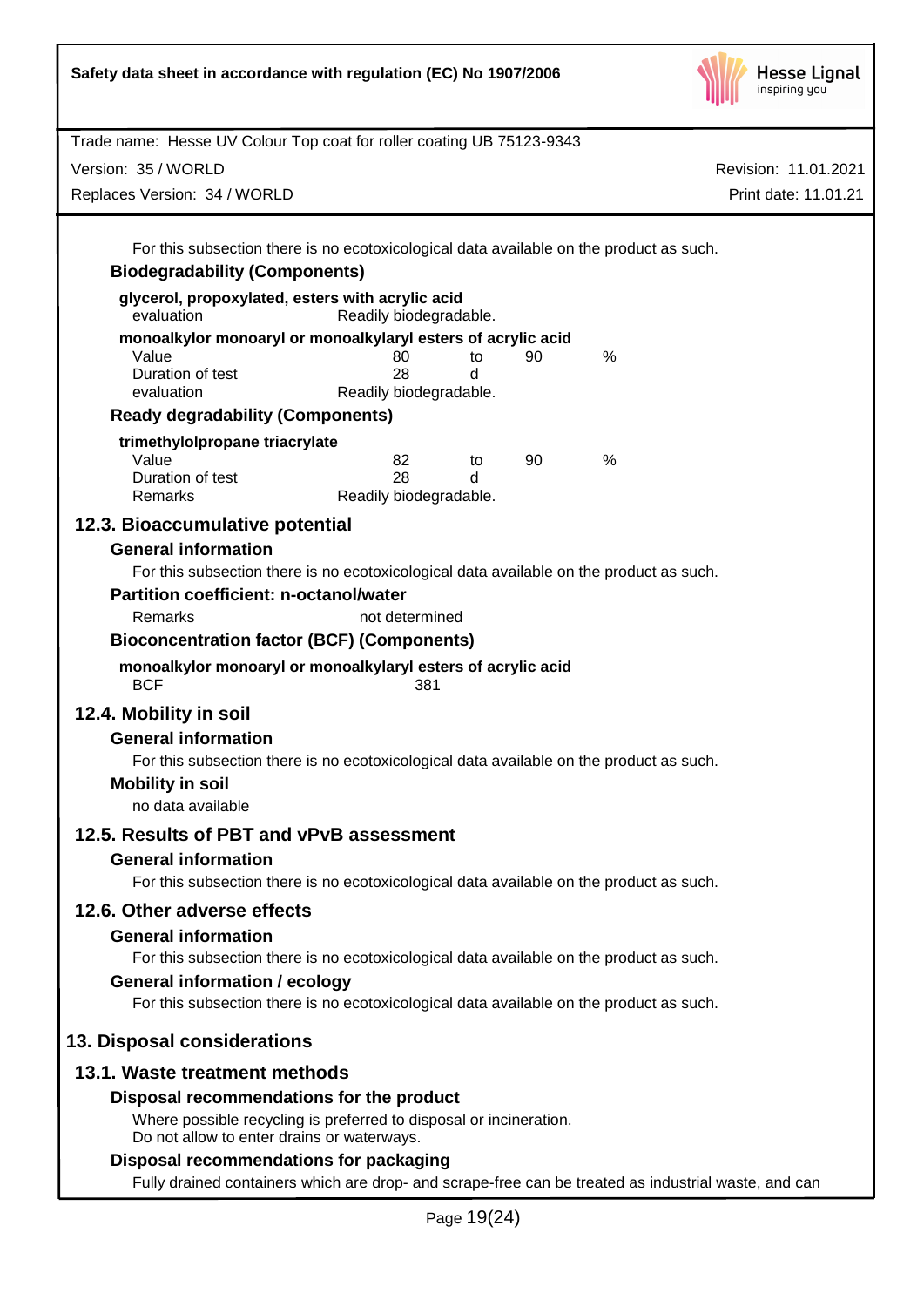

Trade name: Hesse UV Colour Top coat for roller coating UB 75123-9343

Version: 35 / WORLD

Replaces Version: 34 / WORLD

Revision: 11.01.2021 Print date: 11.01.21

possibly be recycled.

# **14. Transport information**

|                 | <b>Land transport ADR/RID</b>                                           | <b>Marine transport</b><br><b>IMDG/GGVSee</b>                                          | Air transport<br><b>ICAO/IATA</b>                                    |
|-----------------|-------------------------------------------------------------------------|----------------------------------------------------------------------------------------|----------------------------------------------------------------------|
| 14.1. UN number | Not classified as dangerous in the<br>meaning of transport regulations. | Not classified as dangerous in the<br>meaning of sea and air transport<br>regulations. | Not a dangerous substance as<br>defined in the above<br>regulations. |

# **15. Regulatory information**

# **15.1. Safety, health and environmental regulations/legislation specific for the substance or mixture**

**VOC**

VOC (EU) 2,5 % 33 g/l

## **Other information**

All components are contained in the TSCA inventory or exempted.

## **15.2. Chemical safety assessment**

For this substance / mixture a chemical safety assessment was not carried out.

# **16. Other information**

# **Hazard statements listed in Chapter 3**

| H <sub>226</sub>                          | Flammable liquid and vapour.                                 |
|-------------------------------------------|--------------------------------------------------------------|
| H302                                      | Harmful if swallowed.                                        |
| H <sub>3</sub> 11                         | Toxic in contact with skin.                                  |
| H315                                      | Causes skin irritation.                                      |
| H317                                      | May cause an allergic skin reaction.                         |
| H318                                      | Causes serious eye damage.                                   |
| H319                                      | Causes serious eye irritation.                               |
| H335                                      | May cause respiratory irritation.                            |
| H336                                      | May cause drowsiness or dizziness.                           |
| H400                                      | Very toxic to aquatic life.                                  |
| H410                                      | Very toxic to aquatic life with long lasting effects.        |
| H411                                      | Toxic to aquatic life with long lasting effects.             |
| <b>CLP categories listed in Chapter 3</b> |                                                              |
| Acute Tox, 3                              | Acute toxicity, Category 3                                   |
| Acute Tox, 4                              | Acute toxicity, Category 4                                   |
| Aquatic Acute 1                           | Hazardous to the aquatic environment, acute, Category 1      |
| Aquatic Chronic 1                         | Hazardous to the aquatic environment, chronic, Category 1    |
| Aquatic Chronic 2                         | Hazardous to the aquatic environment, chronic, Category 2    |
| Eye Dam. 1                                | Serious eye damage, Category 1                               |
| Eye Irrit. 2                              | Eye irritation, Category 2                                   |
| Flam. Liq. 3                              | Flammable liquid, Category 3                                 |
| Skin Irrit. 2                             | Skin irritation, Category 2                                  |
| Skin Sens. 1                              | Skin sensitization, Category 1                               |
| Skin Sens. 1B                             | Skin sensitization, Category 1B                              |
| STOT SE 3                                 | Specific target organ toxicity - single exposure, Category 3 |
|                                           |                                                              |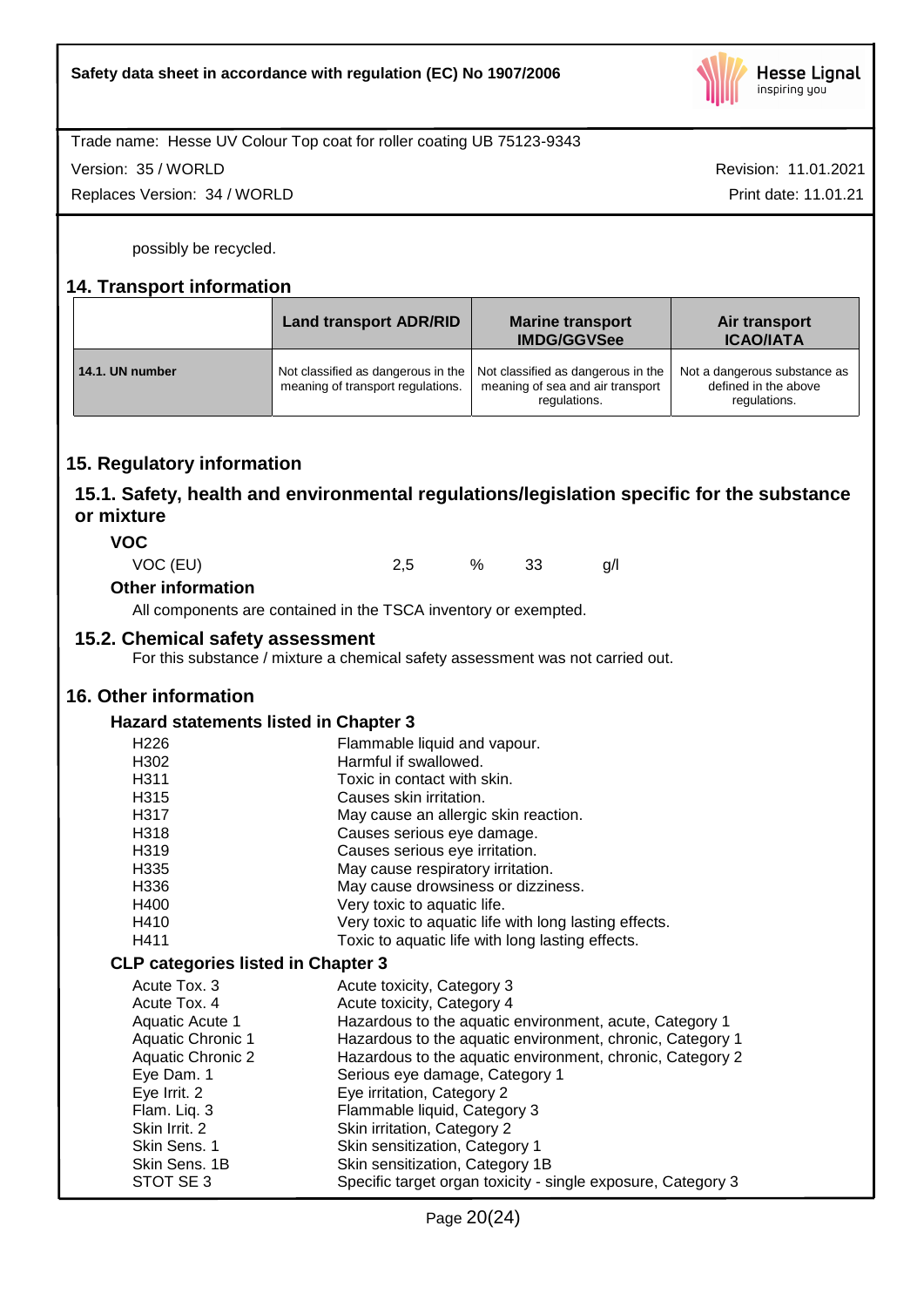

Version: 35 / WORLD

Replaces Version: 34 / WORLD

Revision: 11.01.2021

Print date: 11.01.21

#### **Abbreviations**

ADR - Accord européen sur le transport des marchandises dangereuses par Route (European Agreement concerning the International Carriage of Dangerous Goods by Road) RID - Règlement international concernant le transport des marchandises dangereuses par chemin de fer (Regulations Concerning theInternational Transport of Dangerous Goods by Rail) IMDG - International Maritime Code for Dangerous Goods IATA - International Air Transport Association IATA-DGR - Dangerous Goods Regulations by the "International Air Transport Association" (IATA) ICAO-TI - Technical Instructions by the "International Civil Aviation Organization" (ICAO) GHS - Globally Harmonized System of Classification and Labelling of Chemicals EINECS - European Inventory of Existing Commercial Chemical Substances CAS - Chemical Abstracts Service (division of the American Chemical Society) GefStoffV - Gefahrstoffverordnung (Ordinance on Hazardous Substances, Germany) LOAEL - Lowest Observed Adverse Effect Level LOEL - Lowest Observed Effect Level NOAEL - No Observed Adverse Effect Level NOEC - No Observed Effect Concentration NOEL - No Observed Effect Level OECD - Organisation for Econpmic Cooperation and Development VOC - Volatile Organic Compounds Changes since the last version are highlighted in the margin (\*\*\*). This version replaces all previous versions. This safety datasheet only contains information relating to safety and does not replace any product information or product specification. The information provided in this Safety Data Sheet is correct to the best of our knowledge, information and belief at the date of its publication. The information given is designed only as a guidance for safe handling, use, processing, storage, transportation, disposal and release and is not to be considered a warranty or quality specification. The information relates only to the specific material designated and may not be valid for such material used in combination with any other materials or in any process, unless specified in the text. The information contained herein is based on the present state of our knowledge and does therefore not

# **Annex to the extended Safety Data Sheet (eSDS)**

## **Short title of the exposure scenario**

guarantee certain properties.

ES013 - Industrial applications: rolling, dipping, pouring and other processing without aerosol formation (inside)

## **Use of the substance/preparation**

Surface treatment of wood and other materials

| ×<br>٠<br>٠<br>×<br>ł<br>۰,<br>M.<br>۰.<br>.,<br>۰.<br>.,<br>۰. |
|-----------------------------------------------------------------|
|-----------------------------------------------------------------|

| SU <sub>3</sub> | Industrial uses: Uses of substances as such or in preparations at industrial sites            |
|-----------------|-----------------------------------------------------------------------------------------------|
| ERC4            | Industrial use of processing aids in processes and products, not becoming part of<br>articles |
| ERC5            | Industrial use resulting in inclusion into or onto a matrix                                   |
| PROCh01         | Other processing without aerosol formation                                                    |
| PROCh02         | roller coating industrial                                                                     |
| PROC13          | Treatment of articles by dipping and pouring                                                  |
|                 |                                                                                               |

# **Contributing exposure scenario controlling environmental exposure Use**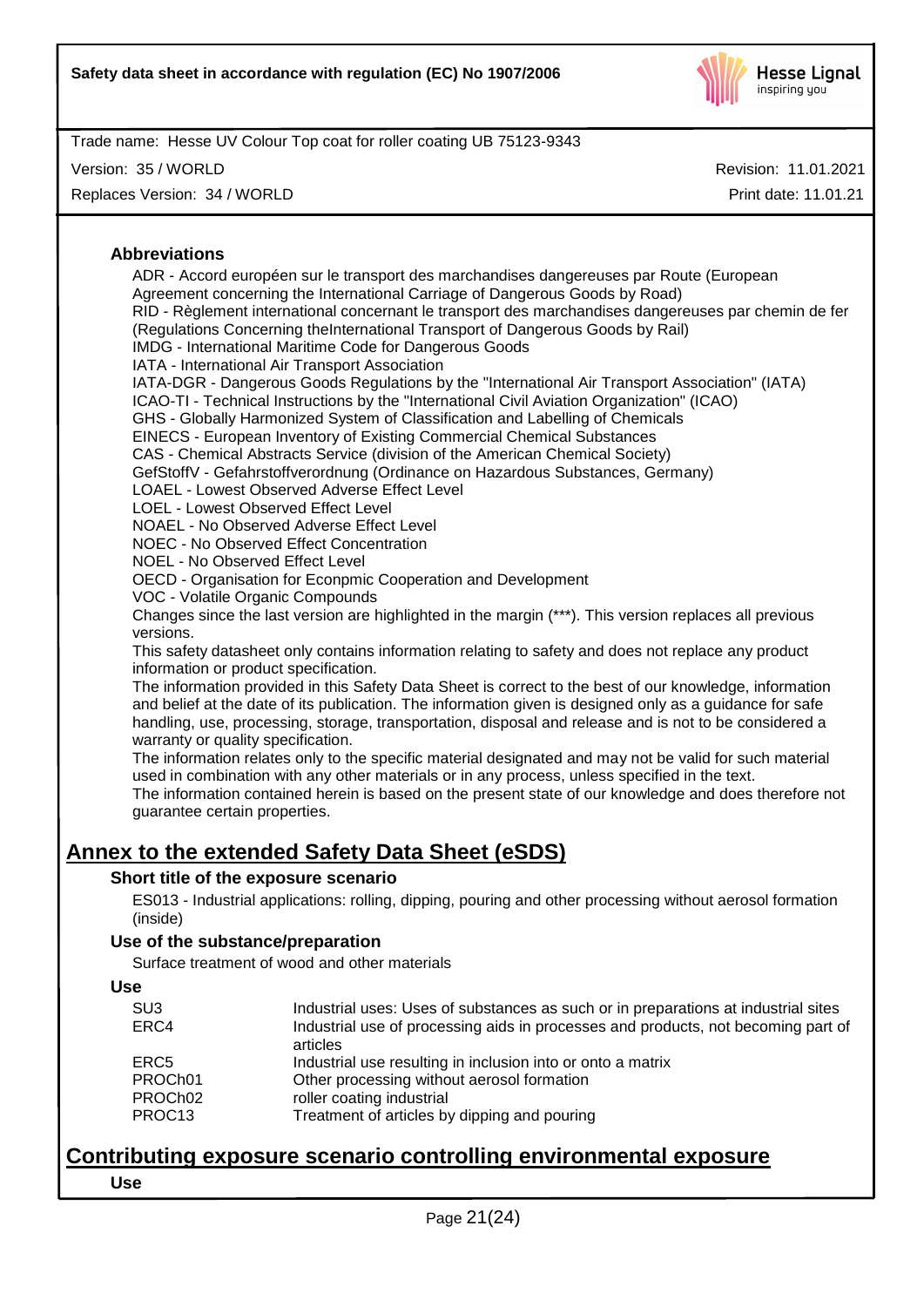

|                                                                           | Trade name: Hesse UV Colour Top coat for roller coating UB 75123-9343                                                                                                                                                                                                                                                                                                                                                                        |          |          |            |                                                                                    |
|---------------------------------------------------------------------------|----------------------------------------------------------------------------------------------------------------------------------------------------------------------------------------------------------------------------------------------------------------------------------------------------------------------------------------------------------------------------------------------------------------------------------------------|----------|----------|------------|------------------------------------------------------------------------------------|
| Version: 35 / WORLD                                                       | Revision: 11.01.2021                                                                                                                                                                                                                                                                                                                                                                                                                         |          |          |            |                                                                                    |
| Replaces Version: 34 / WORLD                                              |                                                                                                                                                                                                                                                                                                                                                                                                                                              |          |          |            | Print date: 11.01.21                                                               |
| ERC4                                                                      | articles                                                                                                                                                                                                                                                                                                                                                                                                                                     |          |          |            | Industrial use of processing aids in processes and products, not becoming part of  |
| ERC <sub>5</sub><br><b>Physical form</b>                                  | Industrial use resulting in inclusion into or onto a matrix<br>liquid                                                                                                                                                                                                                                                                                                                                                                        |          |          |            |                                                                                    |
|                                                                           | Maximum amount used per time or activity                                                                                                                                                                                                                                                                                                                                                                                                     |          |          |            |                                                                                    |
| Emission days per site:                                                   |                                                                                                                                                                                                                                                                                                                                                                                                                                              | $\leq$   | 300      |            |                                                                                    |
|                                                                           | Other relevant operational conditions                                                                                                                                                                                                                                                                                                                                                                                                        |          |          |            |                                                                                    |
| Use: Room temperature                                                     | Drying and through-curing takes place at ambient temperature or at higher temperatures.<br>Curing takes place through UV light exposure.<br>Where possible recycling is preferred to disposal or incineration.<br>Do not allow to enter soil, waterways or waste water canal.<br>Dispose of rinse water in accordance with local and national regulations.                                                                                   |          |          |            |                                                                                    |
| <b>Waste water</b>                                                        |                                                                                                                                                                                                                                                                                                                                                                                                                                              |          |          |            |                                                                                    |
|                                                                           | Do not discharge into the drains/surface waters/groundwater.                                                                                                                                                                                                                                                                                                                                                                                 |          |          |            |                                                                                    |
| <b>Exhaust air</b>                                                        |                                                                                                                                                                                                                                                                                                                                                                                                                                              |          |          |            |                                                                                    |
|                                                                           | Keep container closed. Avoid release to the environment.                                                                                                                                                                                                                                                                                                                                                                                     |          |          |            |                                                                                    |
| <b>Soil</b>                                                               |                                                                                                                                                                                                                                                                                                                                                                                                                                              |          |          |            |                                                                                    |
|                                                                           | Floors should be impervious, resistant to liquids and easy to clean.                                                                                                                                                                                                                                                                                                                                                                         |          |          |            |                                                                                    |
| possibly be recycled.                                                     | Where possible recycling is preferred to disposal or incineration.<br>Do not allow to enter drains or waterways.<br>Disposal recommendations for packaging<br>Fully drained containers which are drop- and scrape-free can be treated as industrial waste, and can                                                                                                                                                                           |          |          |            |                                                                                    |
|                                                                           | <b>Contributing exposure scenario controlling worker exposure</b>                                                                                                                                                                                                                                                                                                                                                                            |          |          |            |                                                                                    |
| <b>Use</b>                                                                |                                                                                                                                                                                                                                                                                                                                                                                                                                              |          |          |            |                                                                                    |
| SU <sub>3</sub><br>PROCh01<br>PROCh <sub>02</sub><br><b>Physical form</b> | Other processing without aerosol formation<br>roller coating industrial<br>liquid                                                                                                                                                                                                                                                                                                                                                            |          |          |            | Industrial uses: Uses of substances as such or in preparations at industrial sites |
|                                                                           | Maximum amount used per time or activity                                                                                                                                                                                                                                                                                                                                                                                                     |          |          |            |                                                                                    |
| Duration of exposure<br>Frequency of exposure                             |                                                                                                                                                                                                                                                                                                                                                                                                                                              | <=<br><= | 8<br>220 | h/d<br>d/a |                                                                                    |
|                                                                           | Other relevant operational conditions                                                                                                                                                                                                                                                                                                                                                                                                        |          |          |            |                                                                                    |
| Use: Room temperature                                                     | Drying and through-curing takes place at ambient temperature or at higher temperatures.<br>Curing takes place through UV light exposure.<br>Read attached instructions before use.                                                                                                                                                                                                                                                           |          |          |            |                                                                                    |
|                                                                           | Product substance and product safety related measures                                                                                                                                                                                                                                                                                                                                                                                        |          |          |            |                                                                                    |
|                                                                           | Apply technical measures to comply with the occupational exposure limits. Where reasonably practicable<br>this should be achieved by the use of local exhaust ventilation and good general extraction. Provide for<br>sufficient ventilation. This can be achieved by local exhaust or general exhaust air collection. Wear a<br>suitable respirator if the ventilation is not sufficient to keep the solvent vapour concentration below the |          |          |            |                                                                                    |

occupational limit values.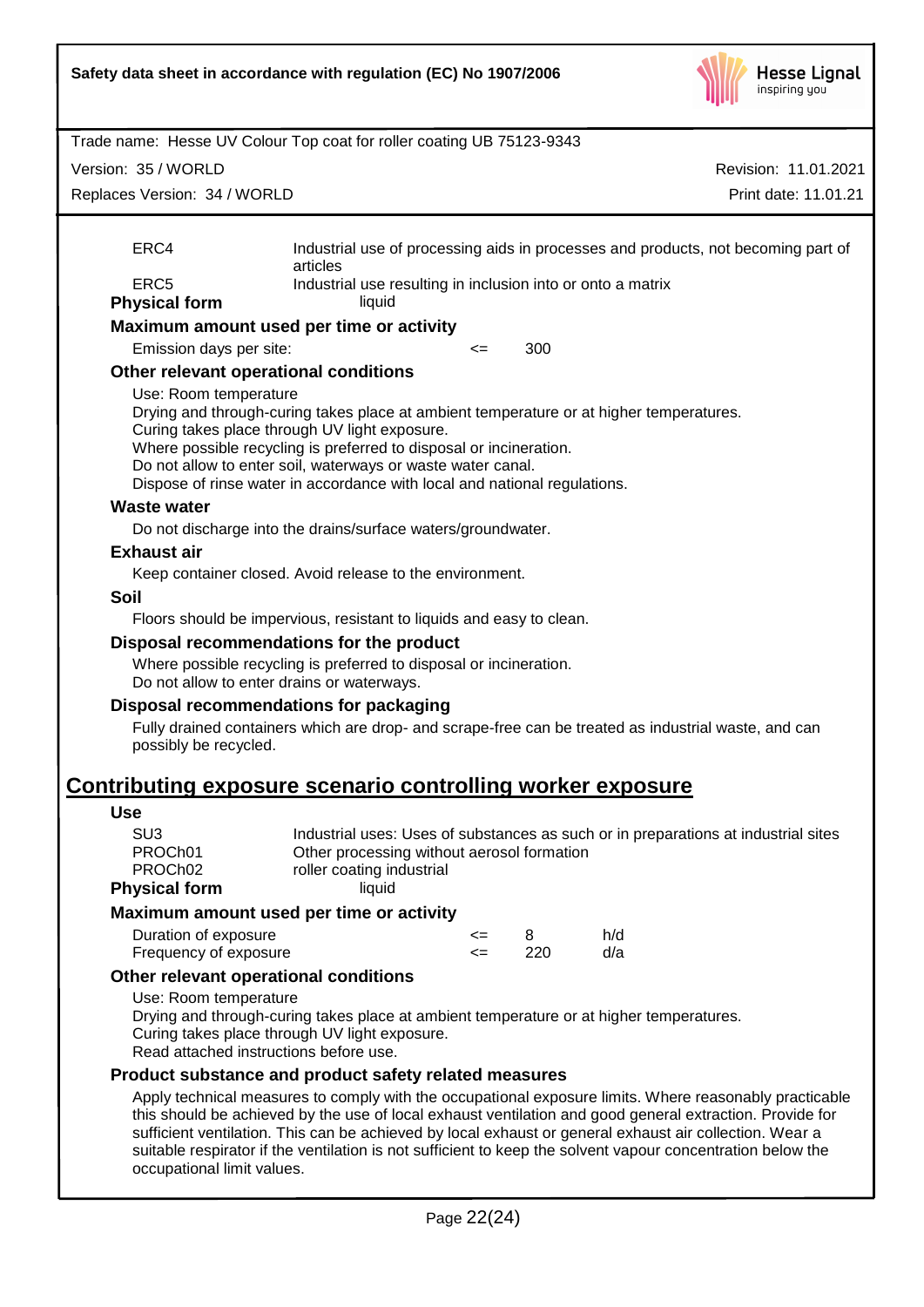

Version: 35 / WORLD

Replaces Version: 34 / WORLD

Revision: 11.01.2021 Print date: 11.01.21

## **Hand protection**

Protective gloves complying with EN 374.

Glove material

Multilayer gloves made from

Appropriate Material Fluorinated rubber / butyl-rubber Material thickness  $> = 0.7$ 

Breakthrough time >= 30

This recommendation is valid only for the product named in this safety data sheet supplied by us, and only for the indicated intended use purposes.

For special purposes, it is recommended to check the resistance to chemicals of the protective gloves mentioned above together with the supplier of these gloves.

The instructions and information provided by the glove manufacturer on use, storage, maintenance and replacement must be followed.

The breakthrough time must be greater than the end use time of the product.

Gloves should be replaced regularly and if there is any sign of damage to the glove material.

The performance or effectiveness of the glove may be reduced by physical/ chemical damage and poor maintenance.

#### **Eye protection**

Wear eye glasses with side protection according to EN 166.

#### **Body protection**

Wear suitable protective clothing. Remove contaminated clothing and wash it before reuse. Wash hands before breaks and after work.

## **Exposure estimation and reference to its source**

#### **Workers (industrial)**

PROC<sup>PROC</sup> PROCT

Exposure assessment and the state of the Superset of the Superset of the Superset Superset Superset of the Expo<br>
Exposure assessment (method) and the qualitative assessment Exposure assessment (method) Risk characterisation ratio (RCR) 0,207

#### **Workers (industrial)**

PROC PROC10

Exposure assessment 10,113 mg/m<sup>3</sup><br>Exposure assessment (method) ECETOC TRA Exposure assessment (method) Risk characterisation ratio (RCR) 0,413 Lead substance oxybis(methyl-2,1-ethanediyl) diacrylate

#### **Workers (industrial)**

PROC PROCHO2

Exposure assessment 10,113 mg/m<sup>3</sup><br>Exposure assessment (method) ECETOC TRA Exposure assessment (method) ECETOC TRA<br>Risk characterisation ratio (RCR) 6.413 Risk characterisation ratio (RCR)

**Workers (industrial)** PROC PROC13

Assessment method inhalation, long-term - systemic Indoor use Lead substance **oxybis(methyl-2,1-ethanediyl)** diacrylate

Assessment method inhalation, long-term - systemic Indoor use

Assessment method inhalation, long-term - systemic Indoor use Lead substance **oxybis(methyl-2,1-ethanediyl)** diacrylate